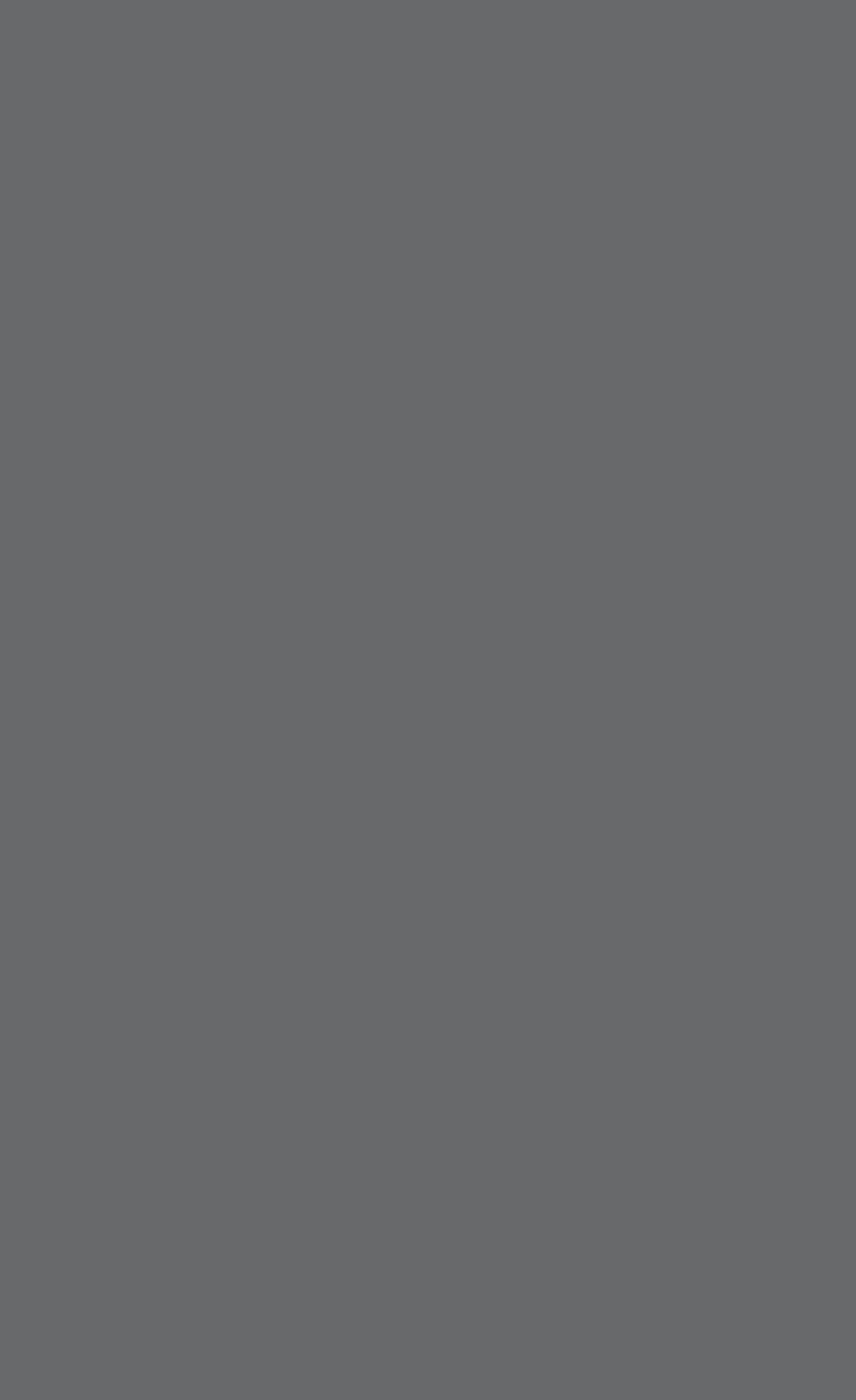#### **Tackling smoking, reducing inequality**

The harm caused by tobacco use weighs most heavily on disadvantaged groups. In response our three-year strategy will prioritise the following areas.



The next generation can be tobacco free



We drive action on smoking and health



Stopping smoking improves mental health



Scotland is choosing to make smoking history

Tackling smoking is part of reducing poverty

#### **[www.ashscotland.org.uk/strategy](https://www.ashscotland.org.uk/about-us/our-organisational-strategy-2018-to-2021/)**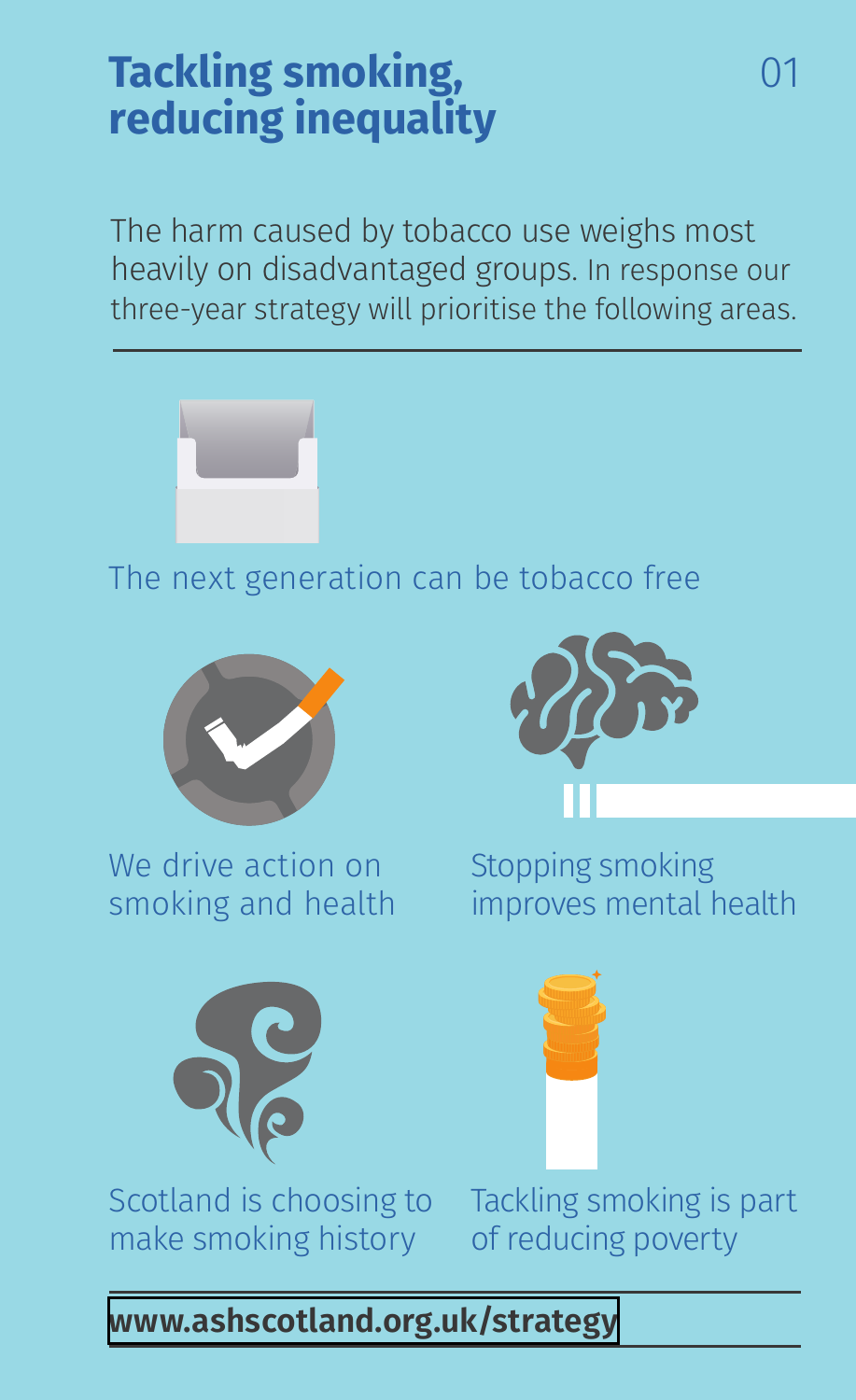#### **Foreword**

In the final year of ASH Scotland's 2015-18 strategic plan we both celebrated the successful achievements of the past three years, and looked forward to future priorities and progress.

In 2018-21 we will prioritise our work on tackling smoking as part of reducing poverty, and on communicating how stopping smoking improves mental health. We will continue to drive actions to put cigarettes out of sight, out of mind and out of fashion for the next generation, and continue to contribute to wider public health and political debates, including the new public health priorities and formation of a new public health body in Scotland. This year we have led and contributed to a number of exciting initiatives.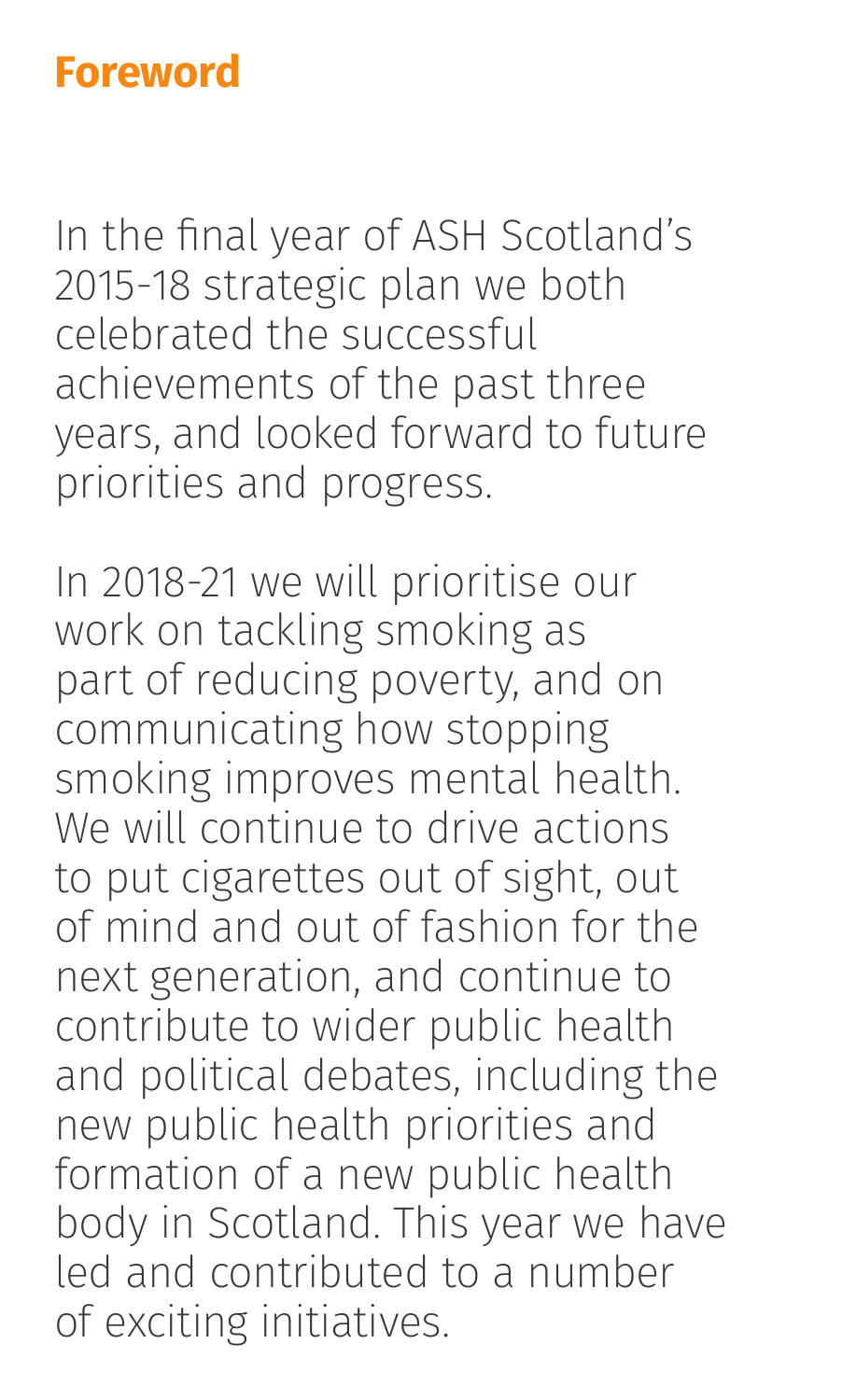Our IMPACT work on smoking and mental health has gained credibility and traction in community mental health services and we plan to take the learning out to the NHS and more widely to other areas of Scotland in the coming years.

The Cross Party Group, 'Improving Scotland's Health: 2021 and beyond', has begun to join up the thinking around health harm prevention work in new ways and is stimulating sharing and discussion between sectors. Through our Charter for a tobacco-free generation we will stimulate further commitment and action towards the national aim of a generation free from tobacco in 2034, and through the #notafavour campaign, we are acting with partners to try to reduce the supply of tobacco to young people.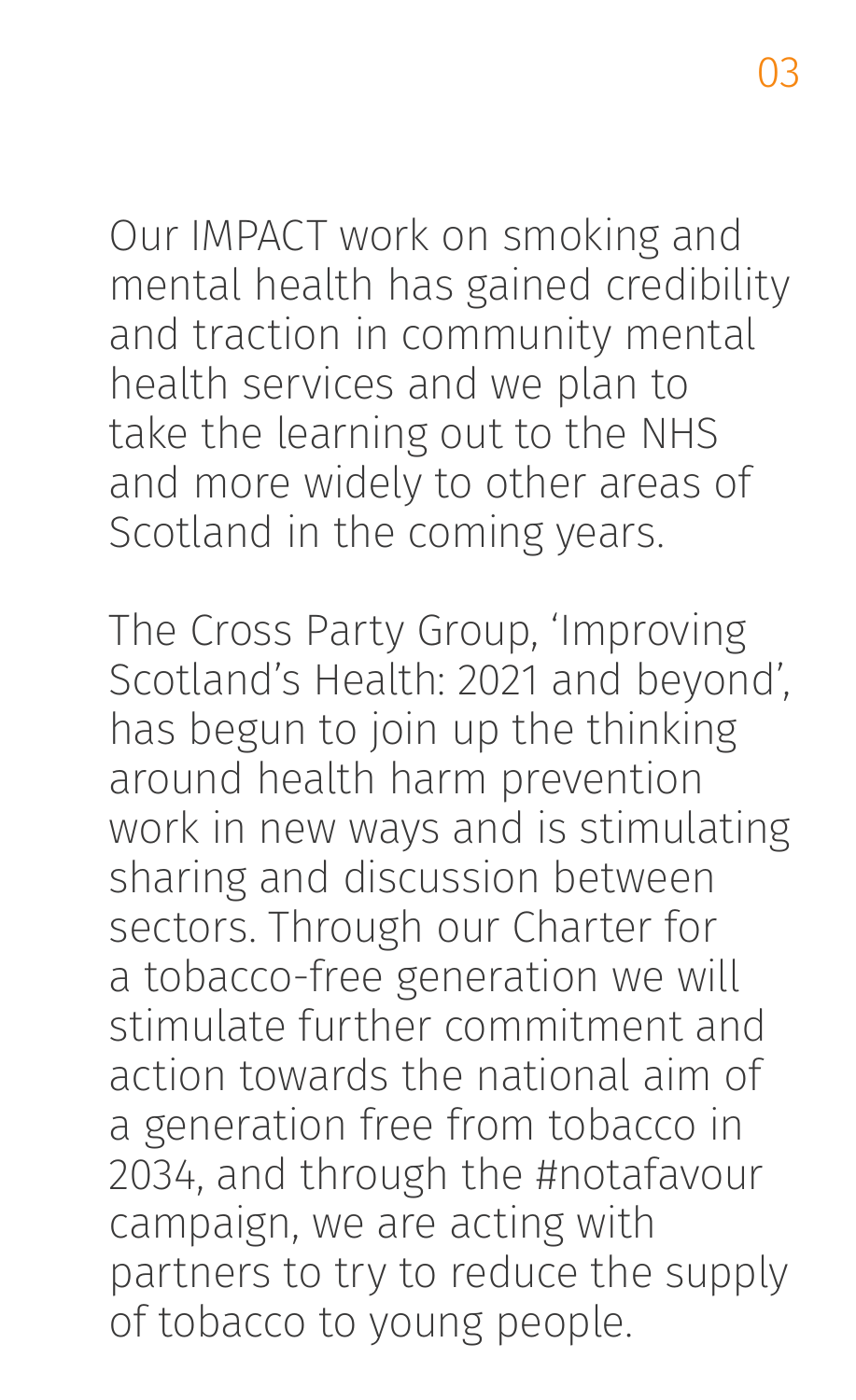ASH Scotland will continue to support youth smoking cessation and prevention work. Through our engagement with low income communities, we will further develop our understanding of the issues facing smokers who want to quit, and how we can best support them to succeed.

We remain committed to reducing the harms and inequalities caused by tobacco in Scotland and in pursuit of that aim we will continue to forge partnerships, learn from evidence and experience, and bring forward solutions.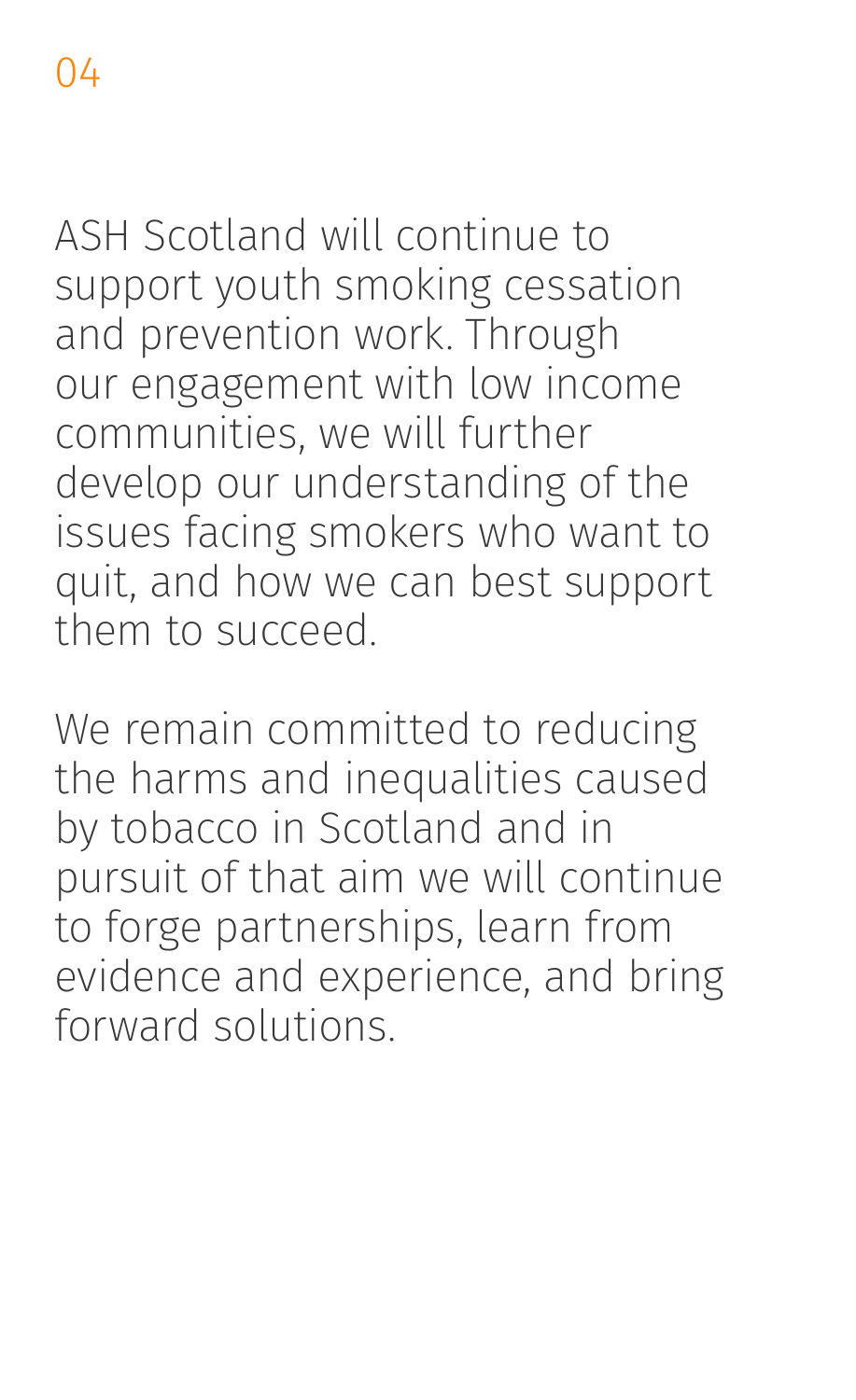We would like to thank our staff team, board members, funders, supporters and partners for all your commitment and hard work over the year. Because of you, ASH Scotland remains effective and influential in improving public health in Scotland and delivering progress and positive change.

#### **Mary Cuthbert OBE** Chair

#### **Sheila Duffy** Chief Executive

#### ASH Scotland

Action on Smoking and Health (Scotland) is the independent Scottish charity taking action to reduce the harm caused by tobacco. Over the following pages, we share some of the ways our work is supporting people in Scotland to improve their health and well-being.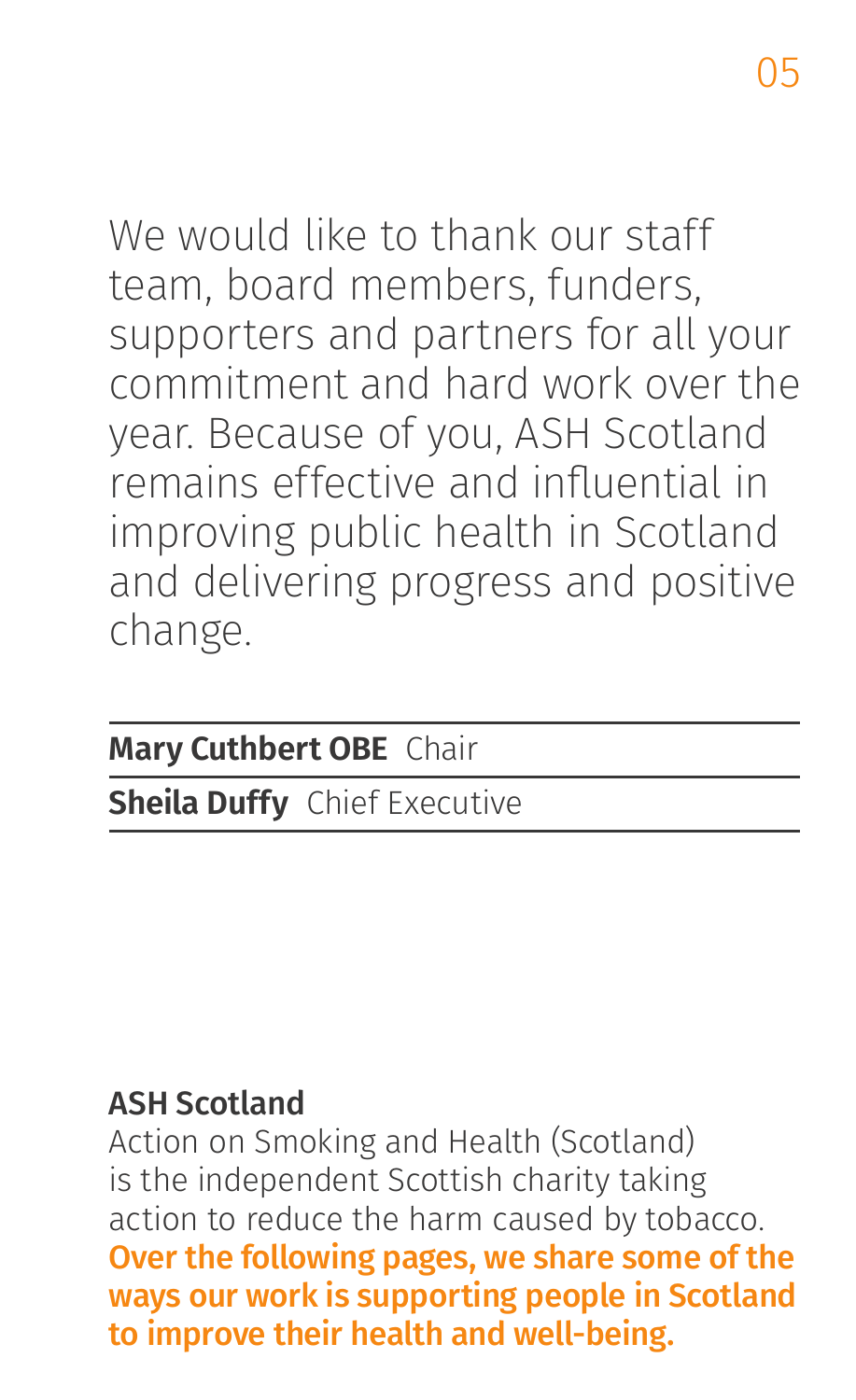# HIGHER RISK OF DEVELOPING DEMENTIA IS UP TO 70% **IGST THOSE** WHO SMOKE HEAT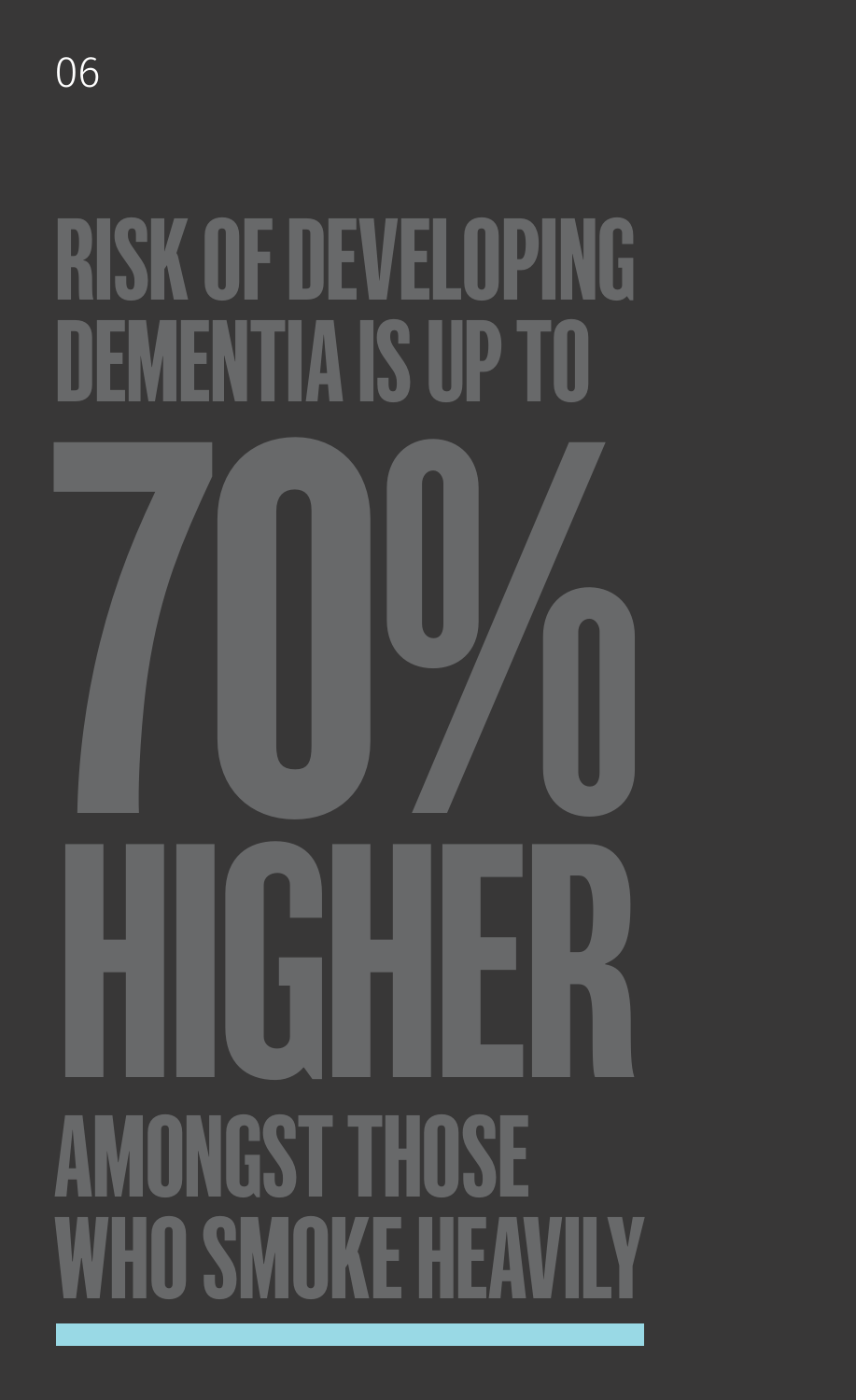

**Research, Information and Policy Development**

*'I haven't got the time or skills to find research and statistics so I simply couldn't do my job without you!'* Health Improvement Officer, Glasgow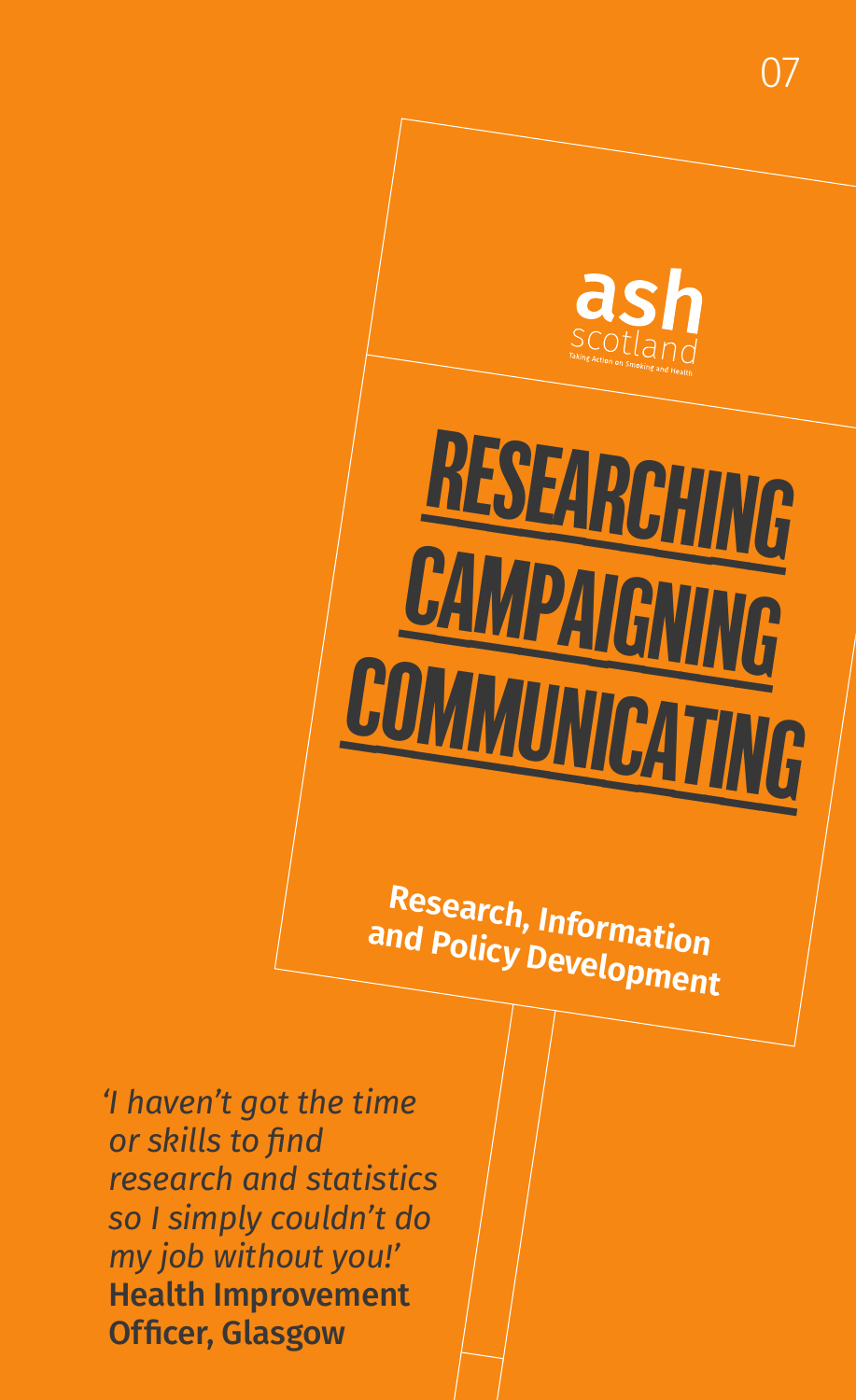#### **Research, Information and Policy Development**

Solid evidence underpins all of ASH Scotland's work and we were pleased to see much of our backroom labour coming to fruition this year in the form of dynamic public-facing engagement and campaigns. There's no point knowing the evidence and not sharing it so we've improved our use of infographics, and one page 'fast facts' and started to communicate more about new research and statistics via social media to reach a wider audience.

We were especially pleased to see the Dementia DEFENCE coalition begin to take shape in the form of focus groups, to see our work on smoking and mental health sit alongside the IMPACT research to inform IMPACT training, and to be invited to contribute to a landmark Royal College of Physicians report on smoking cessation in secondary care.

We now look forward to supporting the Scottish Government's 2018 tobacco control action plan, and the 2018 – 2021 ASH Scotland strategy.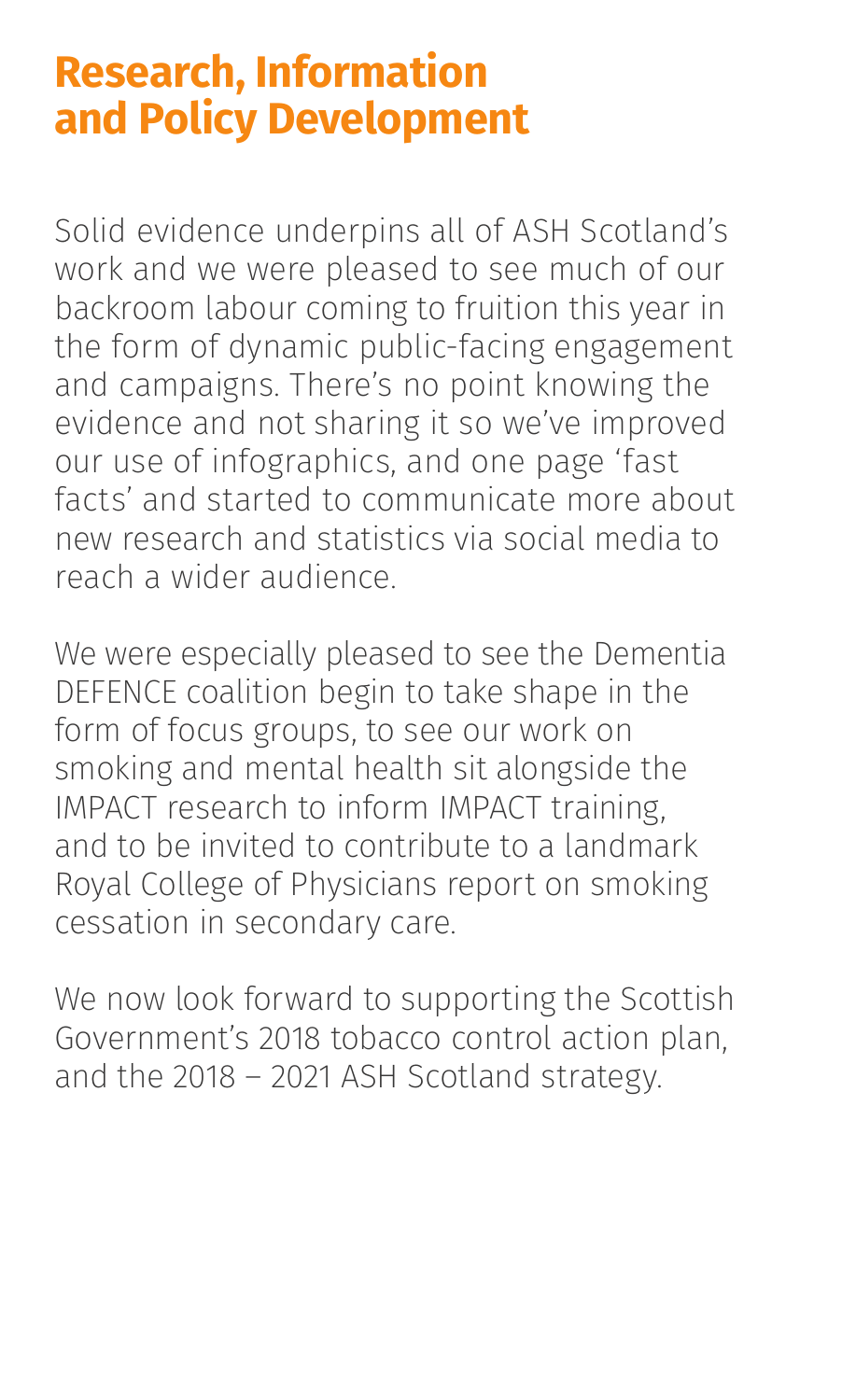#### **Dementia is not an inevitable part of ageing.**

We have carried out a series of focus groups to explore public awareness of how keeping healthy and active, including not smoking, can reduce dementia risk by up to a third. We have found that many people are unaware of the changes they can make to reduce their dementia risk, but that they responded well when presented with user-friendly information and guidance on dementia risk reduction. We will now work with partner organisations to seek opportunities to promote the Dementia DEFENCE formula.

90,000 people in Scotland have dementia and in the next 25 years this may double, yet 75% of people in the UK are unaware that they can affect their risk of developing dementia.

#### [www.ashscotland.org.uk/dementiadefence](https://www.ashscotland.org.uk/dementiadefence)

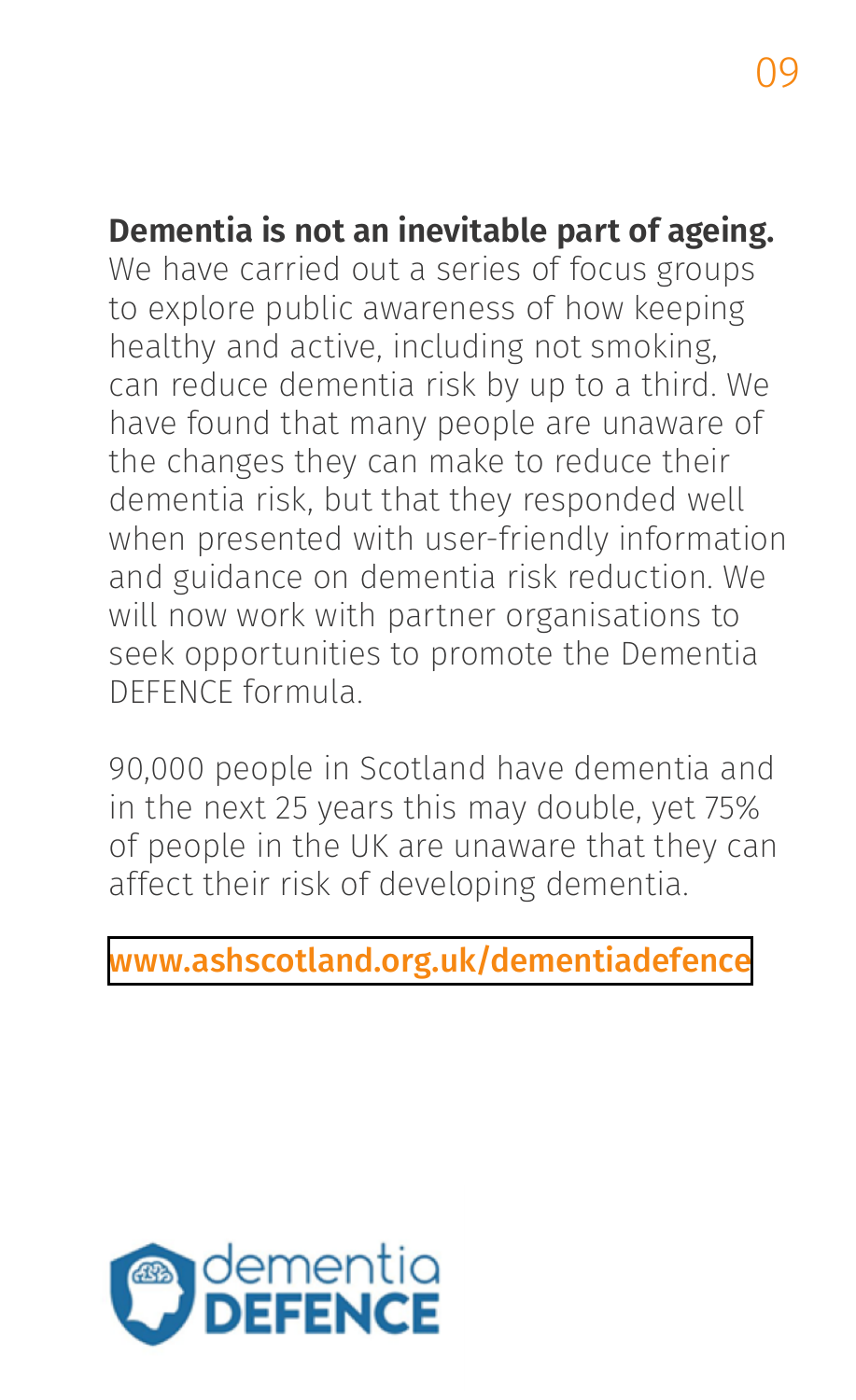10

# **DON'T DELAY** EAT WELL FIGHT ISOLATION EXERCISE EVERY DAY NO SMOKING CUT DOWN ON ALCOHOL ENJOY LEARNING **DEMENTIA**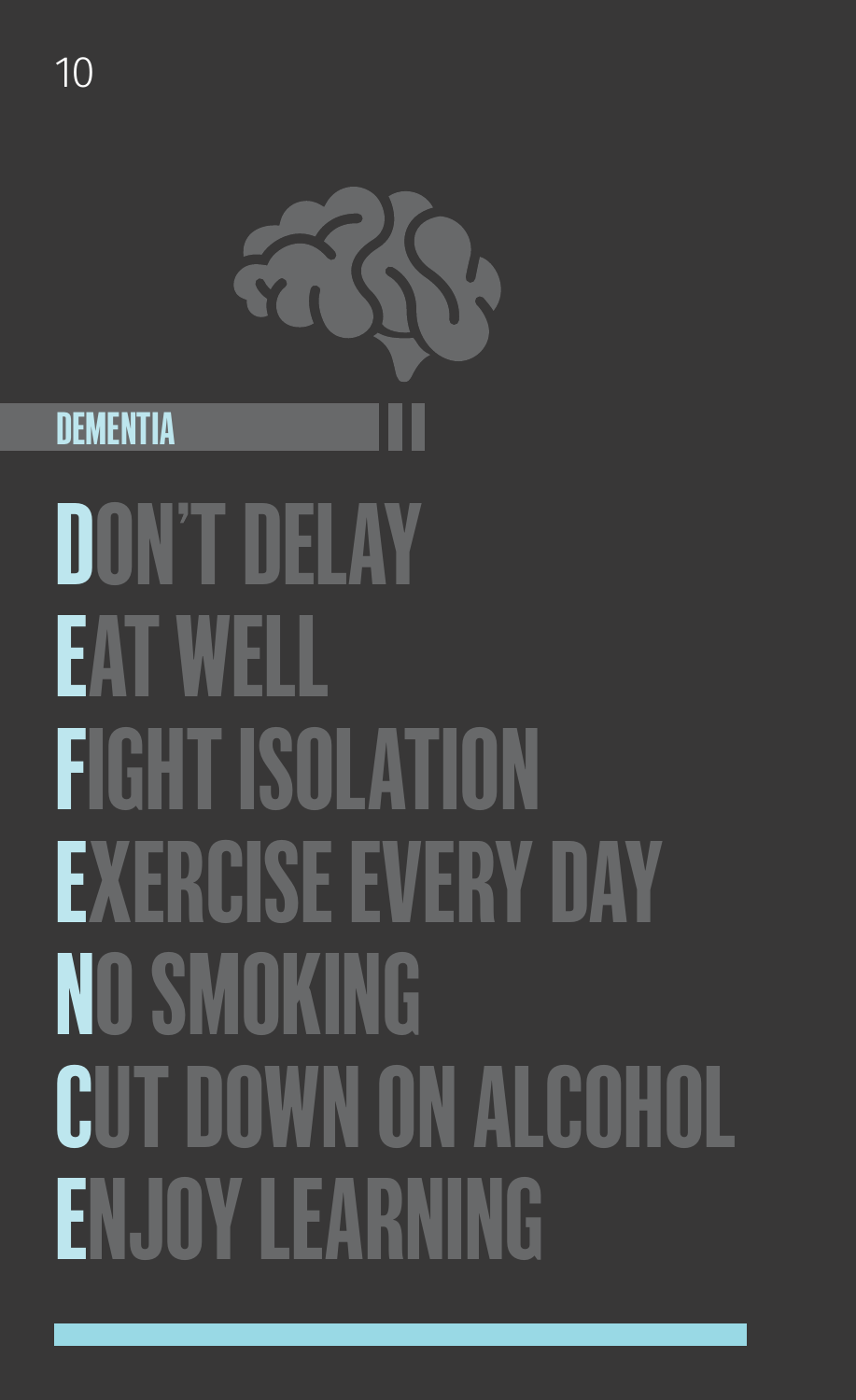To keep up to speed with the news about smoking and health in Scotland, the latest international research, parliamentary activity and all of ASH Scotland's work and campaigns:

subscribe to our weekly update

follow us on Twitter: **@ashscotland** 

the ASH Scotland blog <https://medium.com/@ashscotland>

[www.impact.scot](https://impact.scot/) for training opportunities around smoking and mental health

download campaign materials from [www.notafavour.scot](https://notafavour.scot/) and [www.befree.scot](https://www.befree.scot/)

get support for smoke-free homes, schools, campuses and events

download free information briefings and 'fast facts' from the website

e-mail enquiries@ashscotland.org.uk for questions about tobacco and health in Scotland

tell us if you think there's something more we should be doing!

#### [www.ashscotland.org.uk/information](https://www.ashscotland.org.uk/information)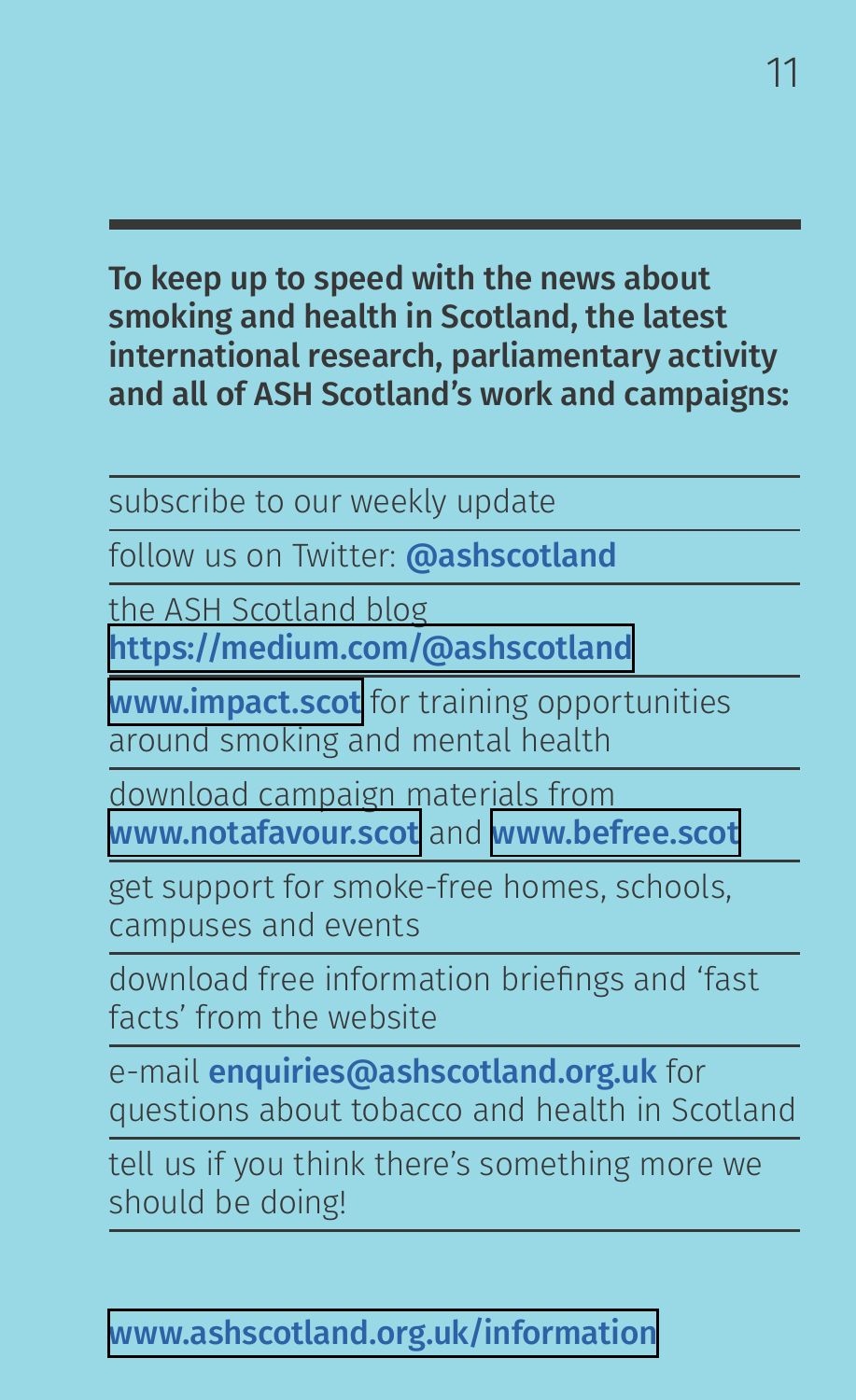We spend much of our time supporting frontline professionals to engage with their client groups on smoking. To do this requires both good information on the subject and the skills and motivation to use it.

This is why training for staff has long been a key part of our work, and we have taken this to a new level over the last year with the launch of our new online learning platform. We are now able to create concise, accessible learning modules that link to and support our project themes. We have created 5 modules to date, including an introductory overview on tobacco, smoke-free homes, college and university campuses and smoking and mental health, with hundreds of visitors having completed and passed the courses.

We will be adding new courses over time, with smoking and money advice in the pipeline, so if you are engaged in any of these areas you can find out more and register at… [www.ashscotlandmoodle.org.uk](https://www.ashscotlandmoodle.org.uk/)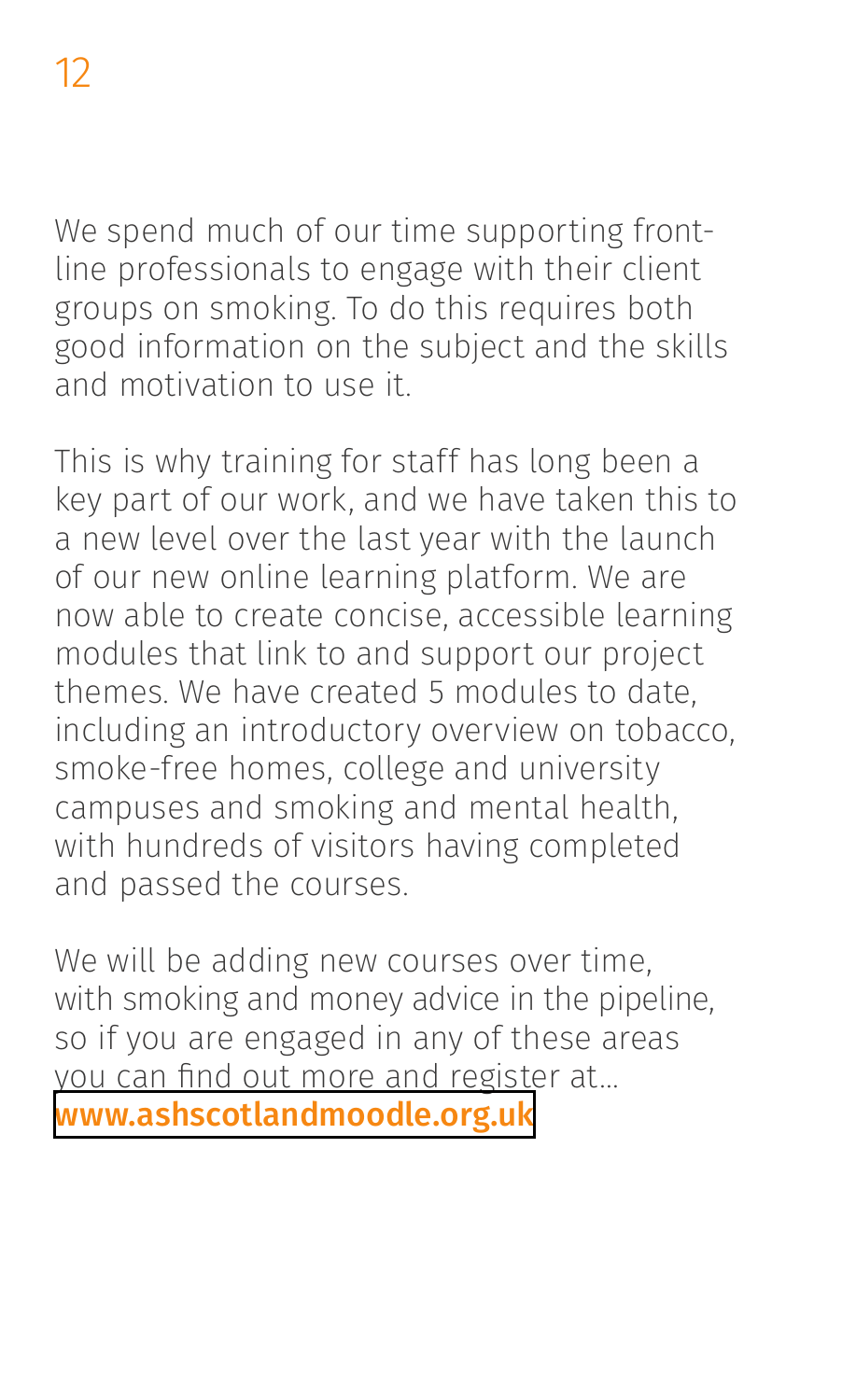*'The structured and ongoing support provided by the ASH Scotland Development Officer was described by all participating schools as fundamental in equipping them with the knowledge and resources, as well as the motivation and positive reinforcement at busy times, to complete the project.'* Lothian Smoke-free Schools Evaluation Report

ENGAGING

**SUPPORTING** 

guiding

**Children and Young People**

13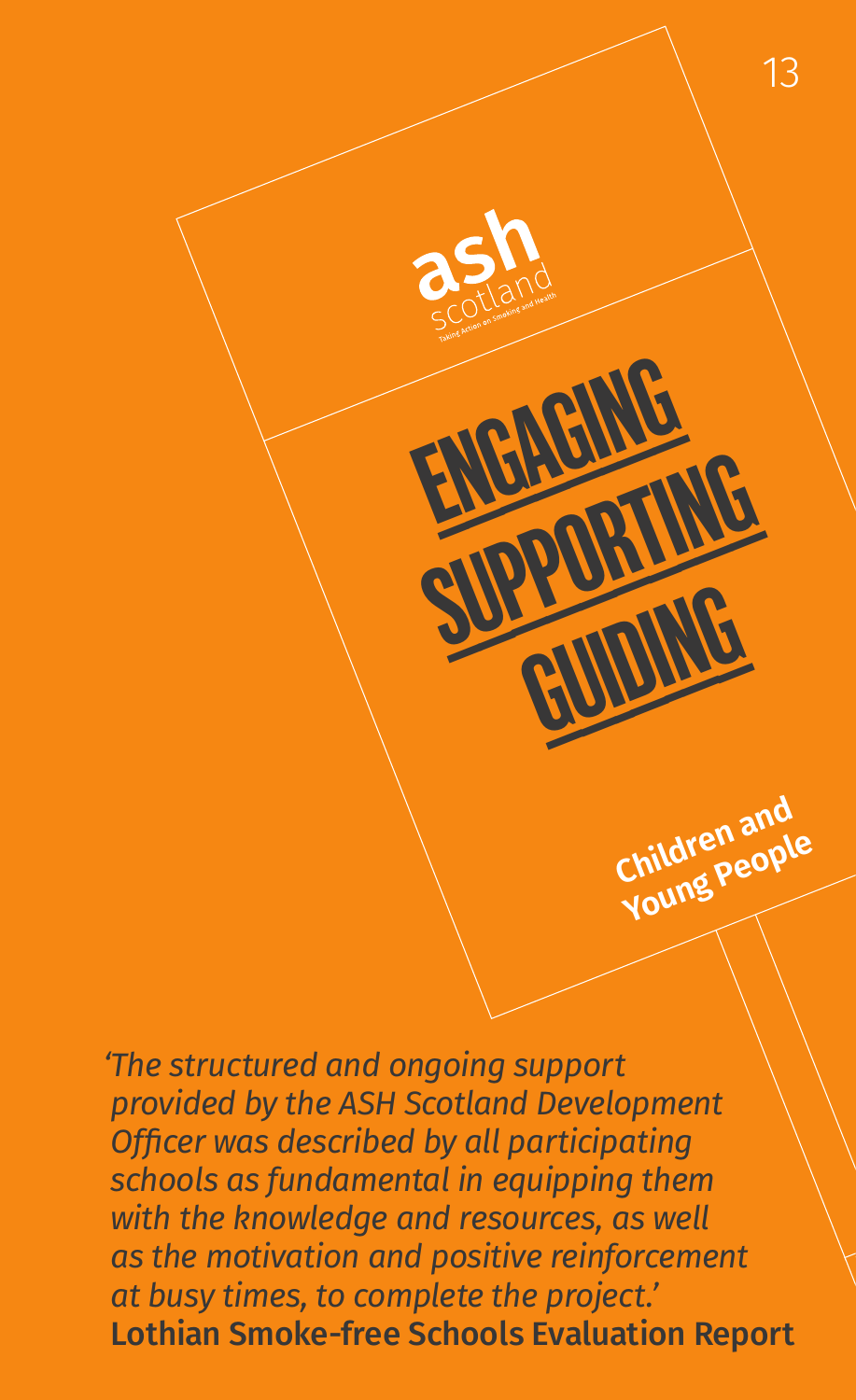#### **Children and Young People**

We believe that everyone has the right to grow up with a hopeful vision for their own health and well-being, and the skills, confidence and ambition to achieve it.

Enabling the next generation to remain free from tobacco is a fundamental part of making Scotland the best place in the world to grow up. ASH Scotland is helping to make this a reality through the support, advice and guidance we give to organisations and professionals working with children, young people and families.

With children most likely to be affected by second-hand tobacco smoke when in their own home, we know that parents and carers want the best for their children but often do not know enough about how smoke travels around the house or the steps they can take to protect their families. Building on several years' experience of training family support services in how to support and encourage smoke-free homes, we have brought together the key information, model activities and exercises into a pack that can be used by anyone in a position to help families achieve the benefits of a smoke-free home. We will be promoting this free pack across Scotland in the coming year.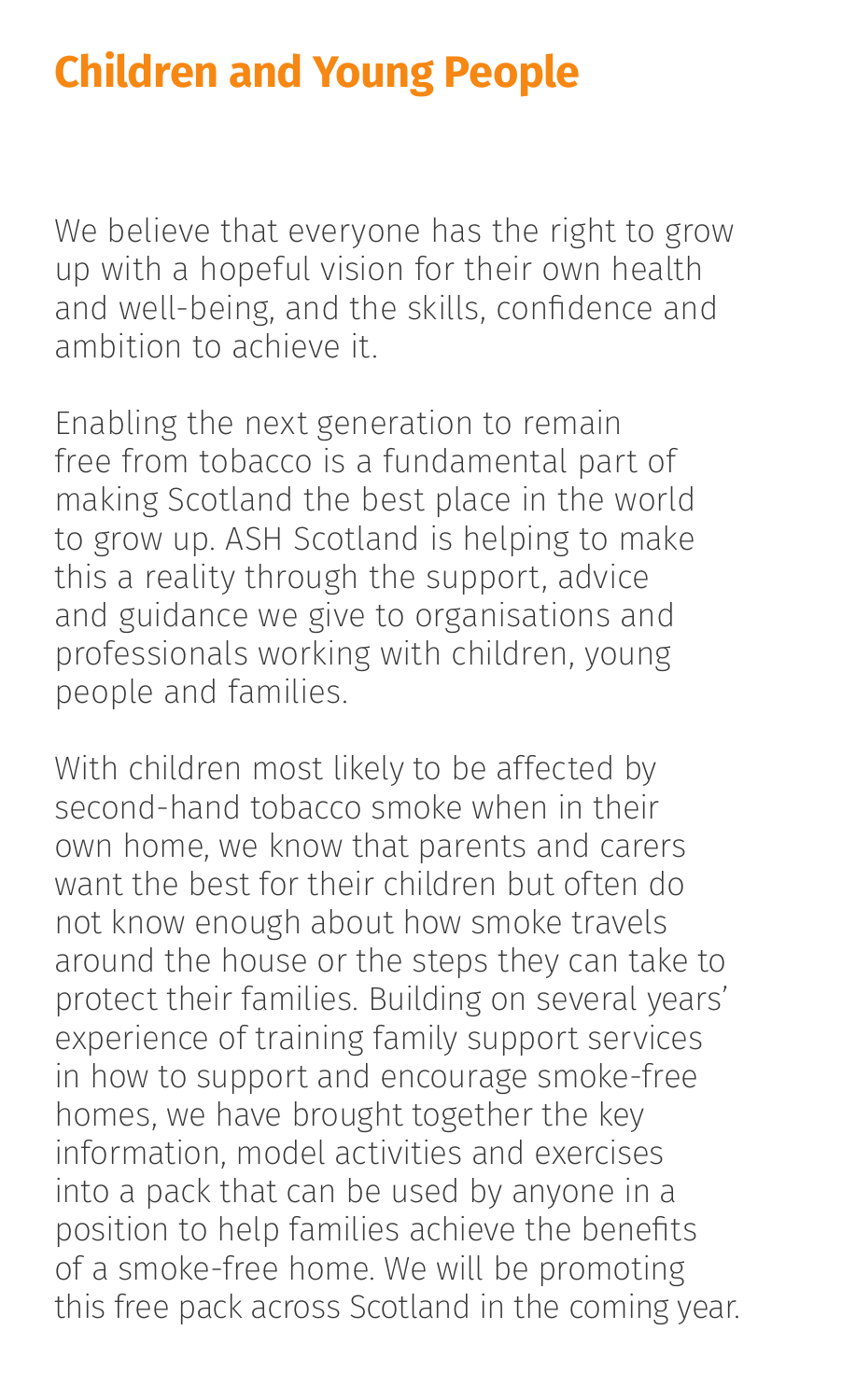There are many different factors that will influence whether a young person will be attracted to smoking. By aspiring to be Tobacco-free, schools can support young people to make confident, responsible, effective decisions about their health and wellbeing. We have worked with nearly two dozen secondary schools across the Lothians region, helping them to create a smokefree culture and be awarded Tobacco-Free School status. To help deliver a tobacco-free generation we now aspire to take this learning to every secondary school in Scotland.

The age at which smokers take up the habit is slowly increasing, so that the 16-24 age range is now when we see the biggest increase in numbers. In response we are supporting the continued growth and development of the Healthy Body Healthy Mind awards, with 24 colleges and universities completing the award this year. ASH Scotland's involvement in the partnership has brought an increased focus on the importance of a tobacco-free culture on campus, so that tens of thousands of young people in Scotland arrive in an environment that will support them in enjoying the health, financial and social benefits of staying free.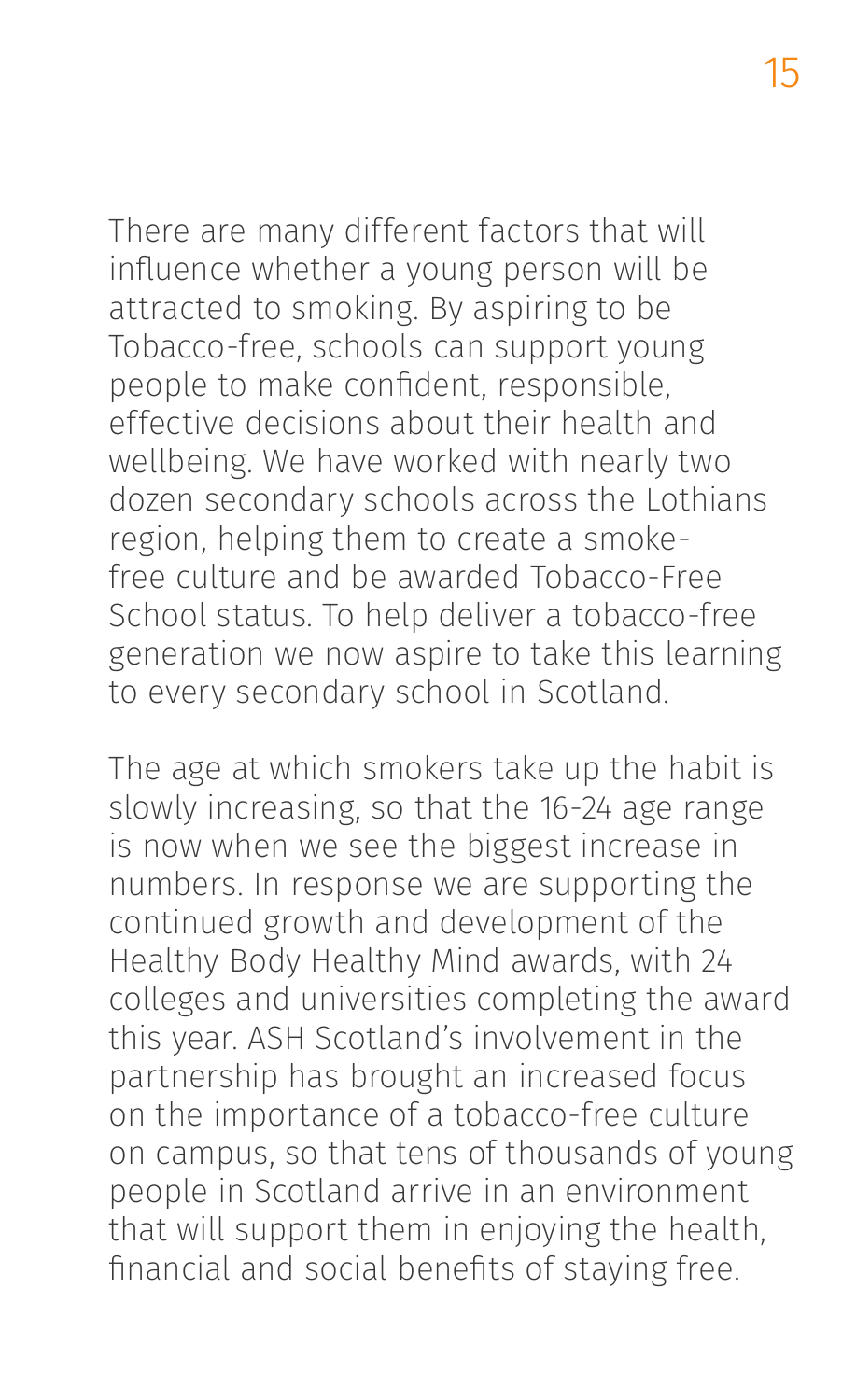Understanding the important role played by employability training and support services, we have carried out a consultation with young adults and professionals to better understand how this group perceive smoking and to consider how this sector can effectively support young adults to remain smoke-free and achieve more. The results have informed the development of our new #befree campaign, to be launched in the coming year.

#### **[www.ashscotland.org.uk/youth](https://www.ashscotland.org.uk/youth)**

# YOUNG PEOPLE IN SCOTLA **START SMOKING EVERY D 36**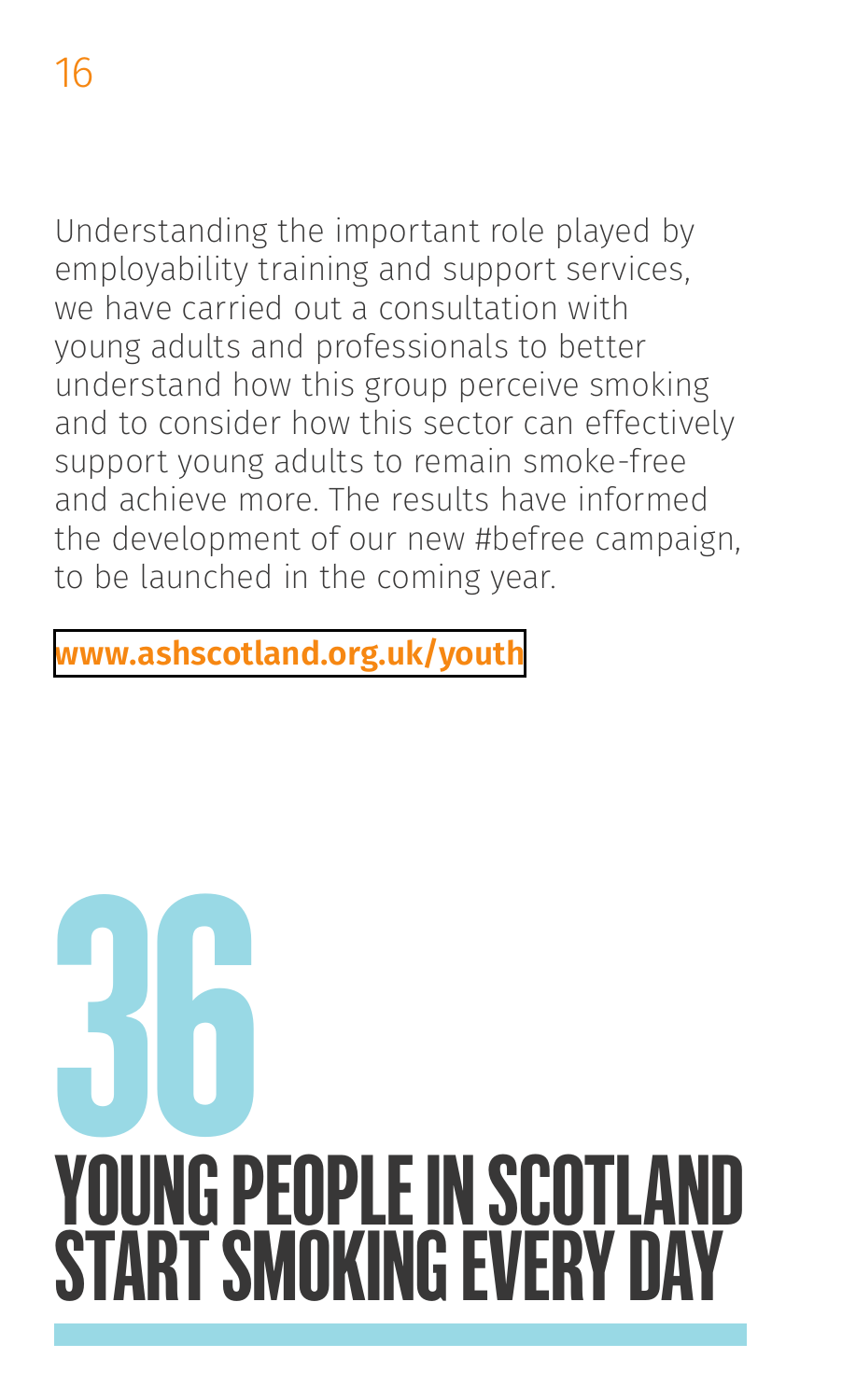*'I would like to thank the people who run IMPACT training on smoking as I work in a rehabilitation service and I feel my eyes were opened. I have for years not addressed smoking as an issue with physical health - I more see this as a choice but with your help I can support people with mental health to make the right informative choices about smoking and can speak more confidently about stopping smoking to people I support. '* Feedback from IMPACT training

listening

**LEARNING** 

PARTICIPATING

**Inequalities**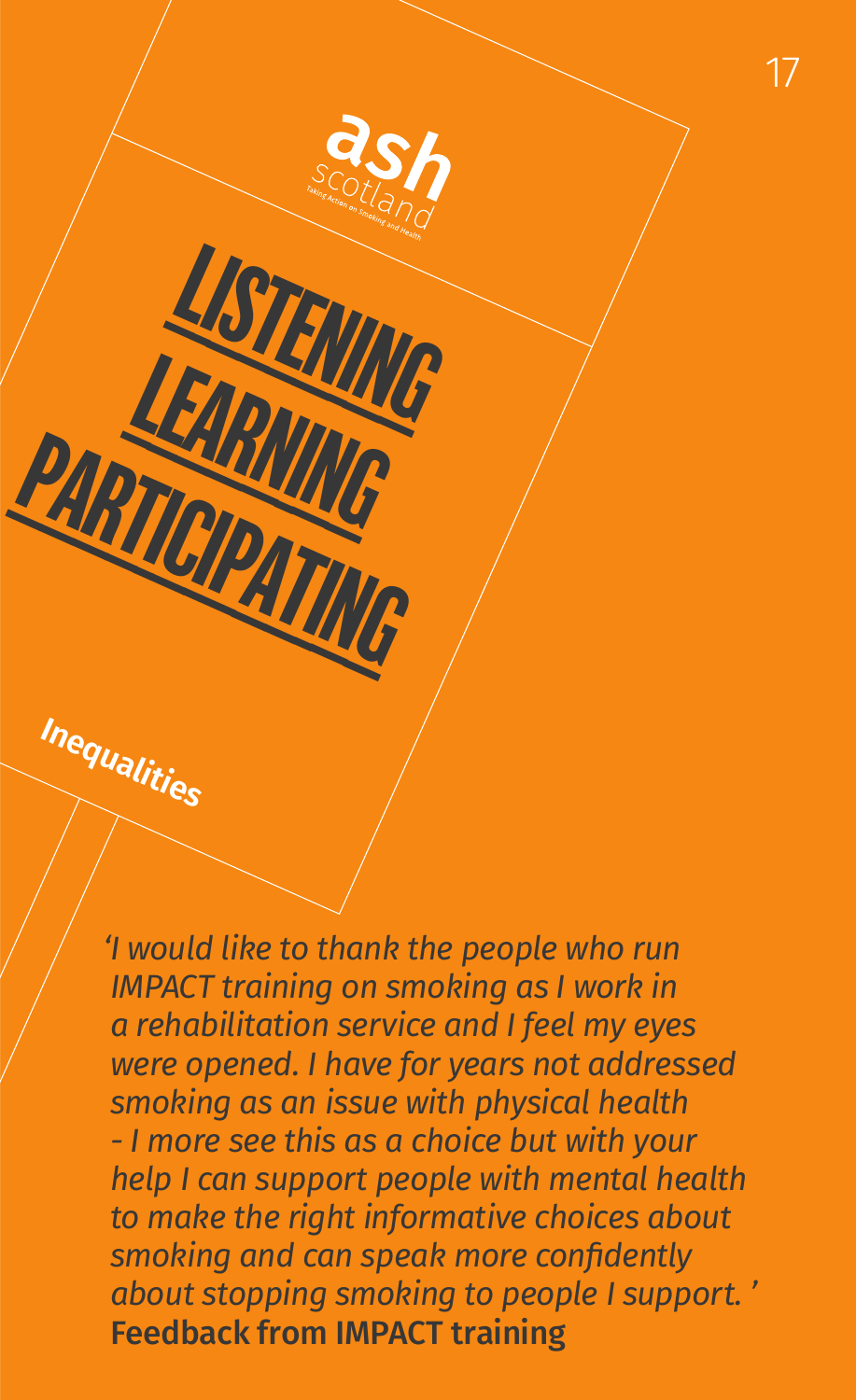#### **Inequalities**

Smoking brings economic and social costs as well as health harm, and impacts most heavily on the most disadvantaged communities. We understand that people in disadvantaged communities are just as likely to want to quit smoking, but are more affected by the stresses and pressures that lead people to smoke and make it more difficult to stop. That is why tackling smoking is part of the wider effort to reduce poverty and inequality.

Smoking is harmful to mental as well as physical health, and this year we have engaged with around 70 community based mental health support services, and distributed over 200 copies of our IMPACT guidance, helping professionals in this field to discuss smoking with their clients. We have begun delivery of our IMPACT training sessions and circulated information on the effect of smoking on medications to every community pharmacy in Scotland.

**[www.ashscotland.org.uk/inequalities](https://www.ashscotland.org.uk/inequalities)**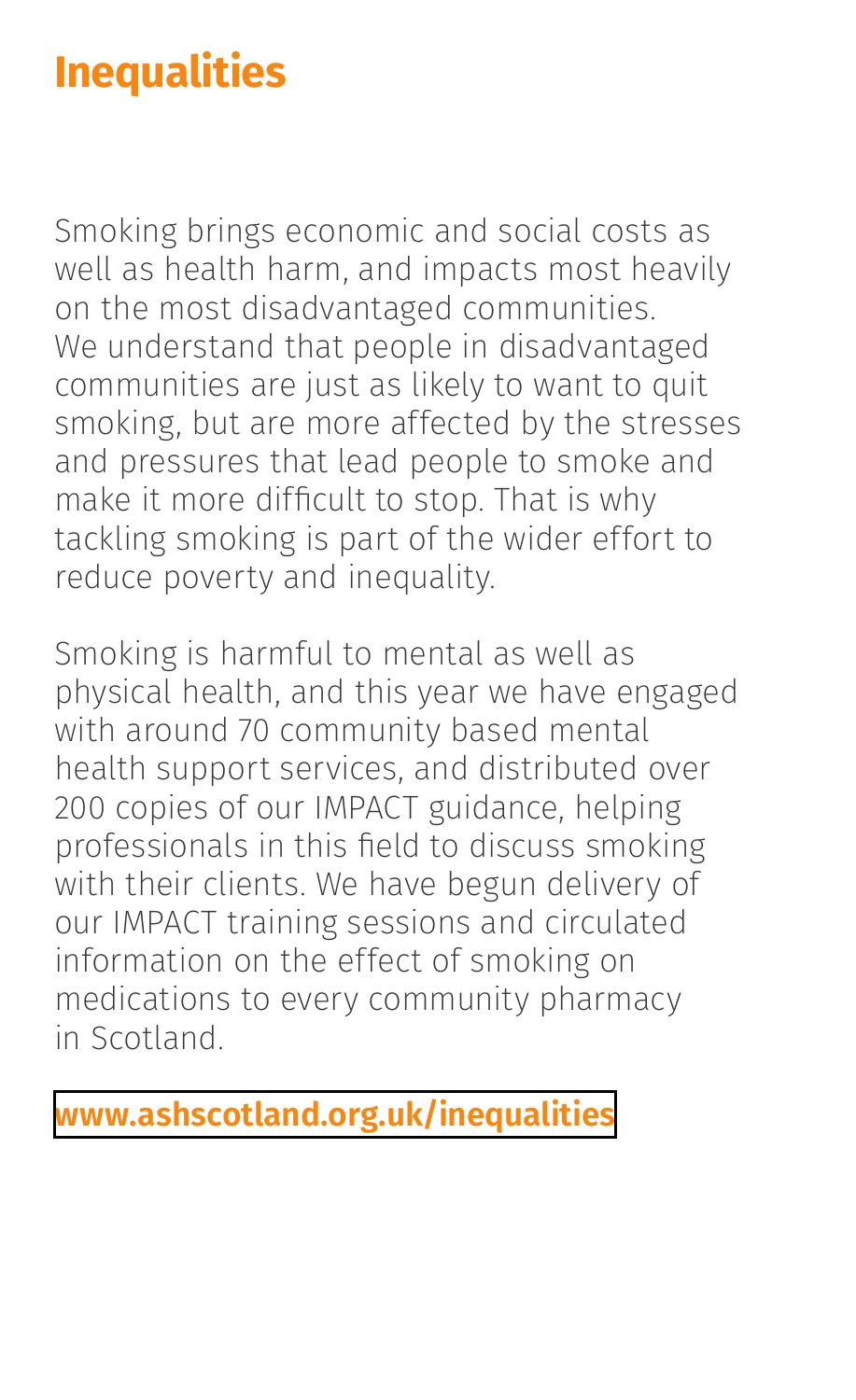We have launched a partnership with the Poverty Alliance, exploring the common ground and interests between health and anti-poverty interests. Our interviews with 20 local organisations have provided a wealth of intelligence as to how these groups perceive smoking and its impact on the communities they serve. We will follow this up with further exploration of the language and assumptions used in each sector, seeking a common framework that can support better collaboration and partnership working.



### Let's talk about smoking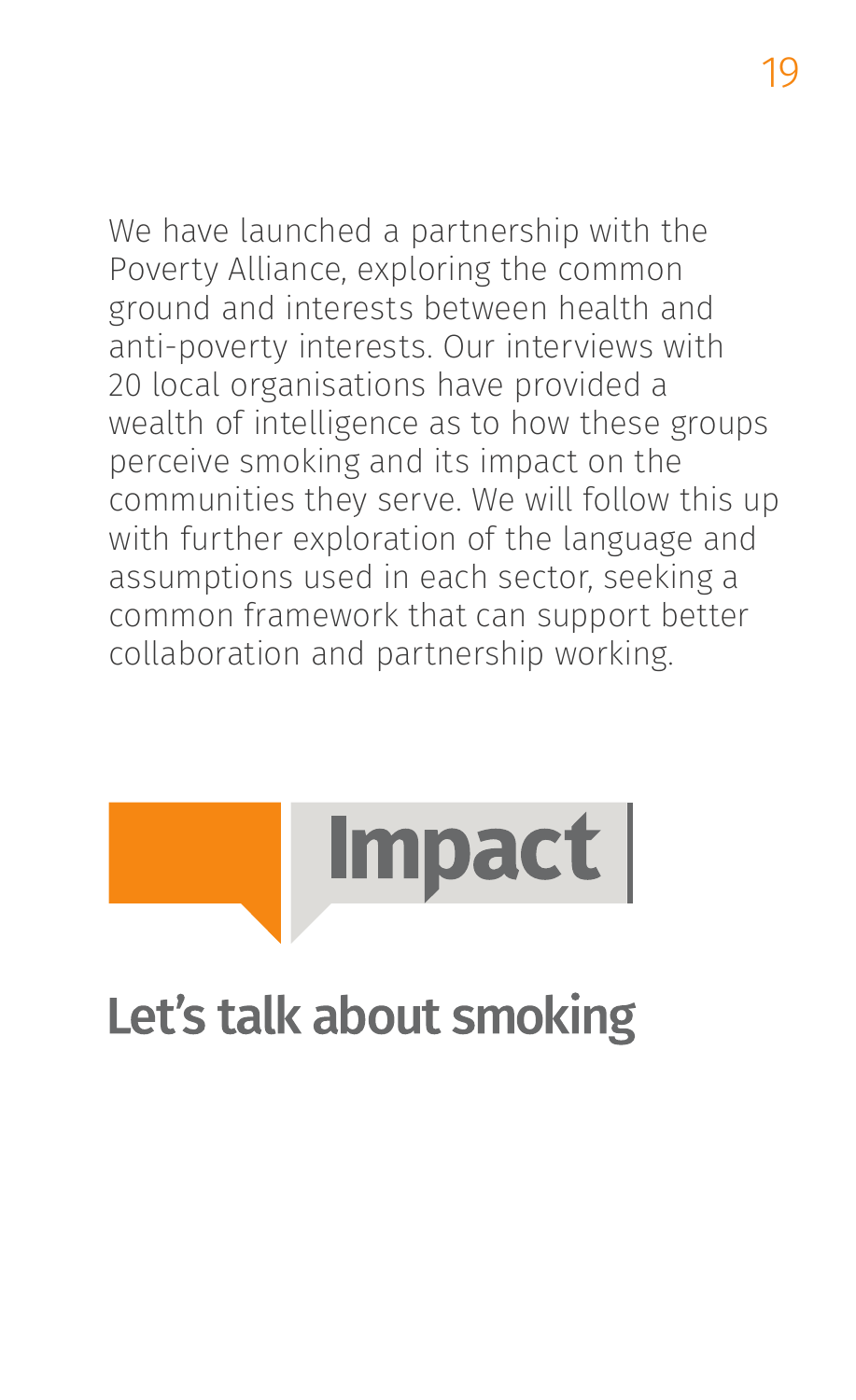#### **The Costs of Smoking Project**

Many people attending debt advice services are smokers who want to stop but would struggle to do so without support. ASH Scotland has worked with money advice services to find ways to empower staff to confidently encourage smokers towards that support.

Thought provoking new resource materials which are tailored to money advice settings were created highlighting how saving money through stopping smoking can benefit mental and physical health.

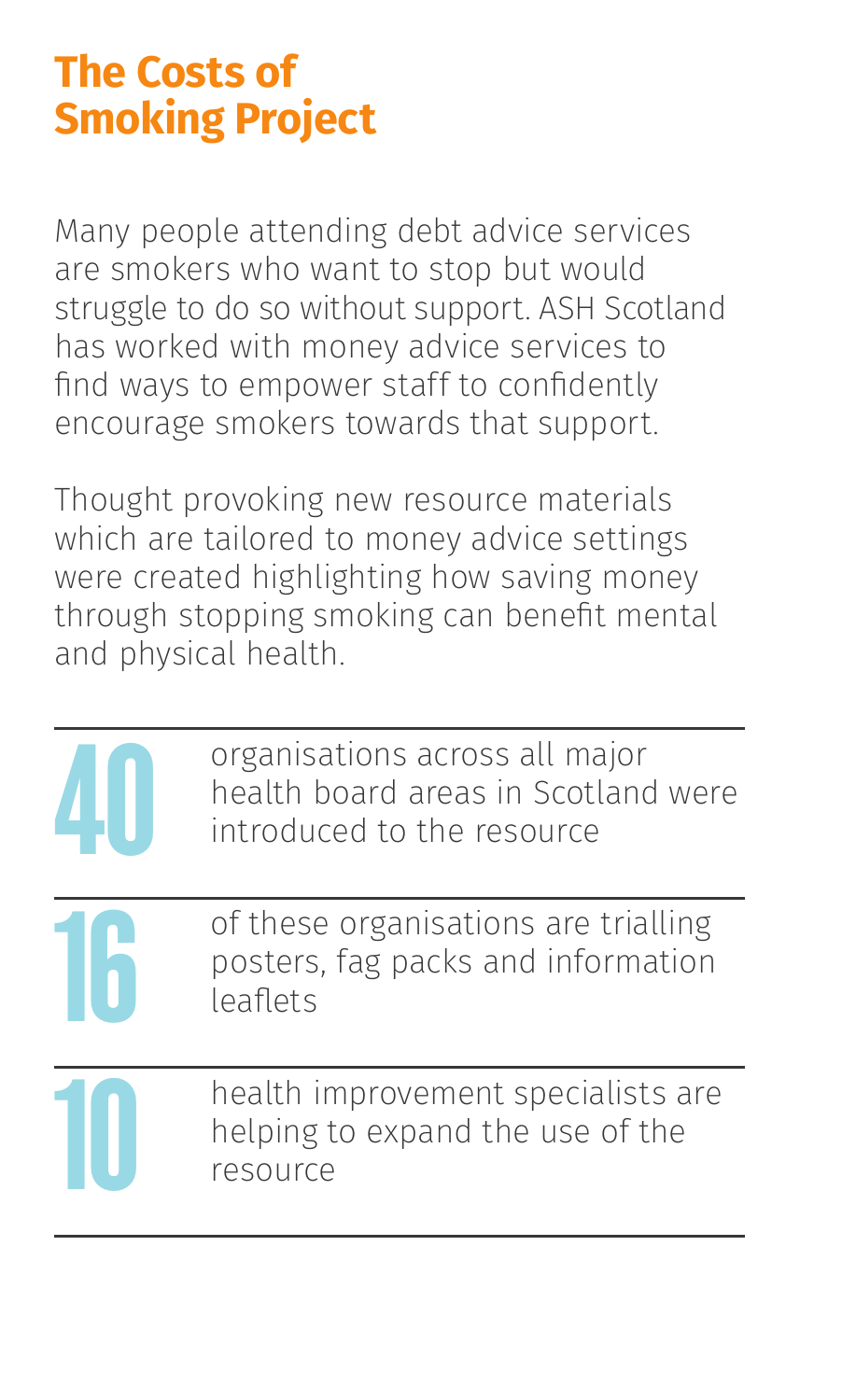#### **A training module is being created to support the roll-out of the initiative across Scotland.**

Our new materials to make it easier for financial advice staff to discuss the costs of smoking with clients have been launched and very well received.

Services around Scotland are reporting that having our "Coping and Richer" packs to hand is making it easier to avoid the concern that discussing smoking suggests disapproval of how they are spending their money, enabling staff to support the majority of smokers who say that they would like to quit and improve their finances.

[www.ashscotland.org.uk/costsofsmoking](https://www.ashscotland.org.uk/costsofsmoking)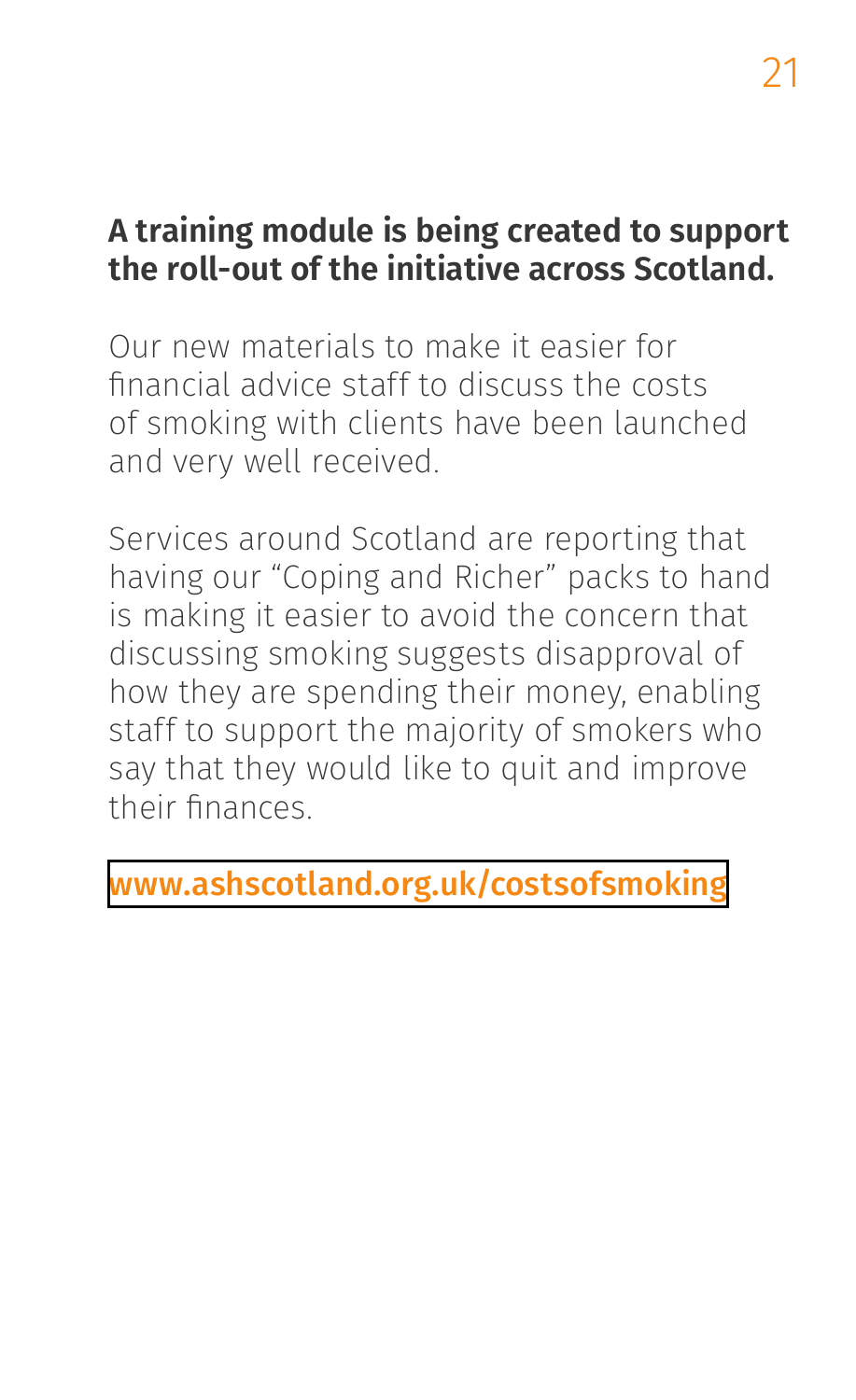

# A DRAG ON YOUR FINANCES?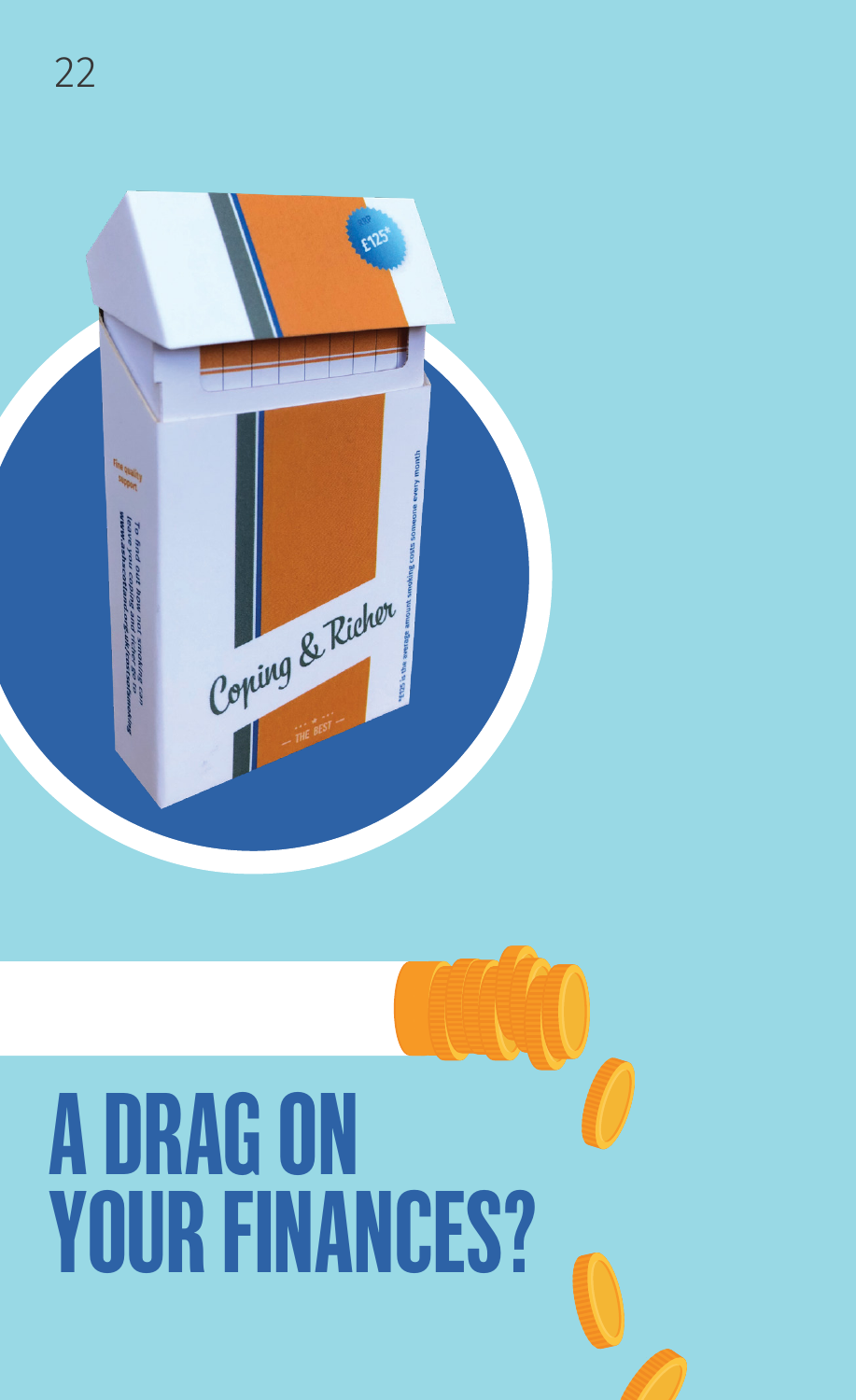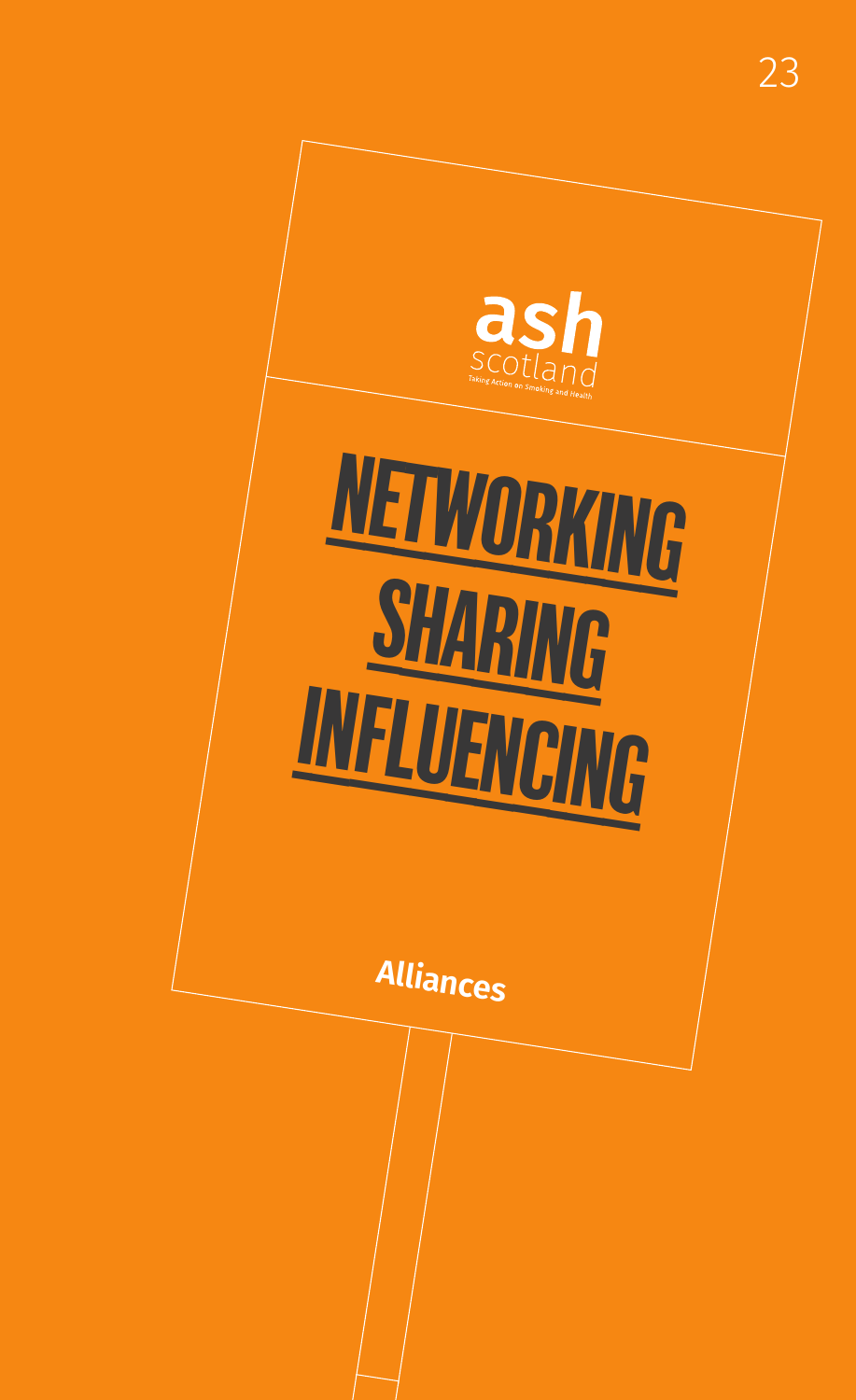#### **Alliances**

The Scottish Tobacco-free Alliance (STA) is Scotland's forum for information exchange, discussion and collaboration on all aspects of smoking and health. STA membership grew by over 20% to 269 and recorded, perhaps its most active year in terms of objectives achieved.

Four working groups of members provided important input and ideas for the Scottish Government Tobacco-free Action Plan culminating in the Annual Learning Day from which an STA response was fashioned by the elected STA Council.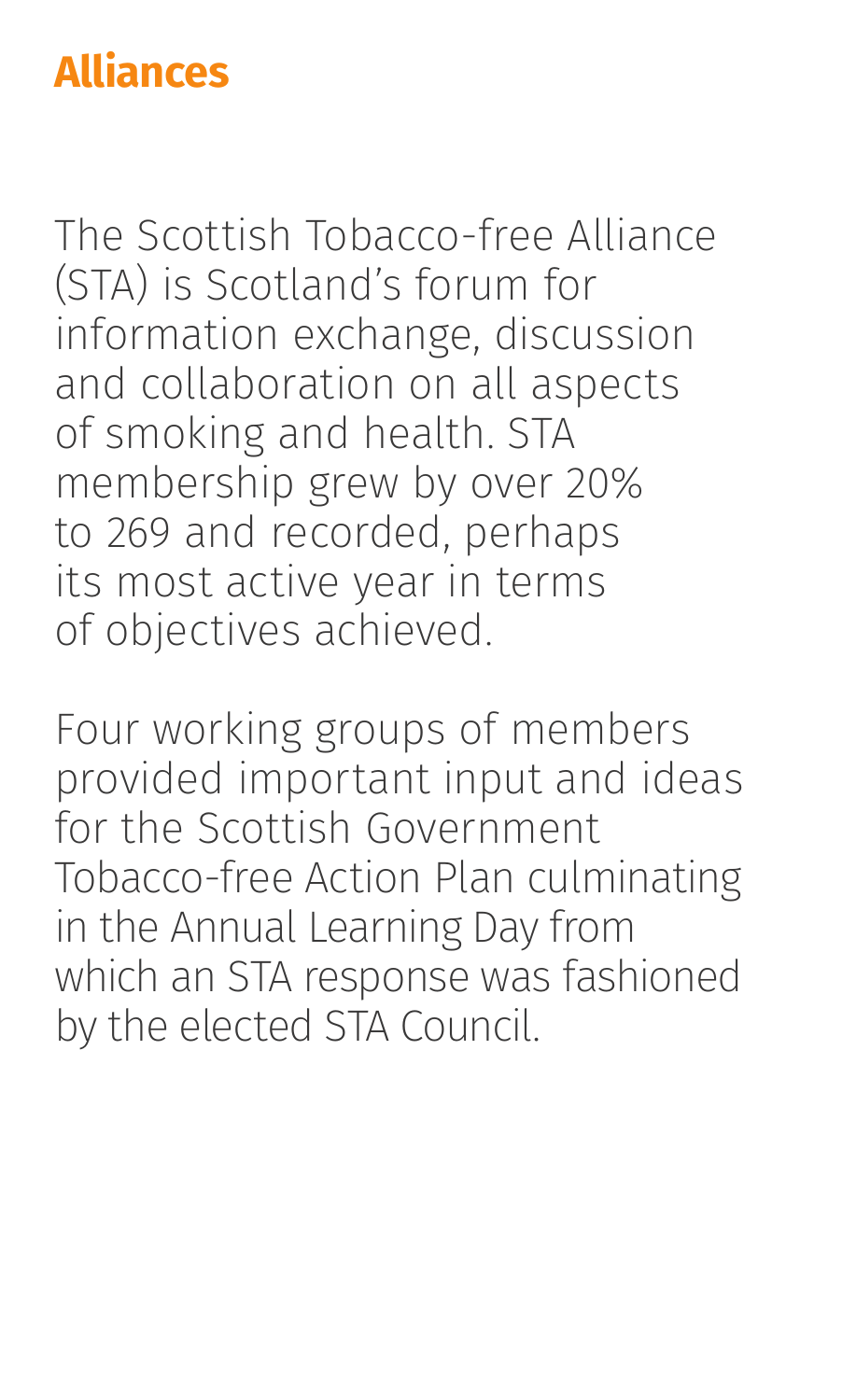In a first for the STA, members, in partnership with ASH Scotland and the Society of Chief Officers of Trading Standards developed and launched a campaign to raise awareness of the dangers of buying tobacco on behalf of under-18s. The campaign is now running in 26 Council areas with fantastic visual materials and ideas for social media campaigning – more information on the #notafavour section of our annual report.

STA members also contributed to the creation of a guide aimed at encouraging Community Planning Partnerships to plan and coordinate tobacco-free action. ASH Scotland targeted the report at local authority areas yet to formulate robust plans.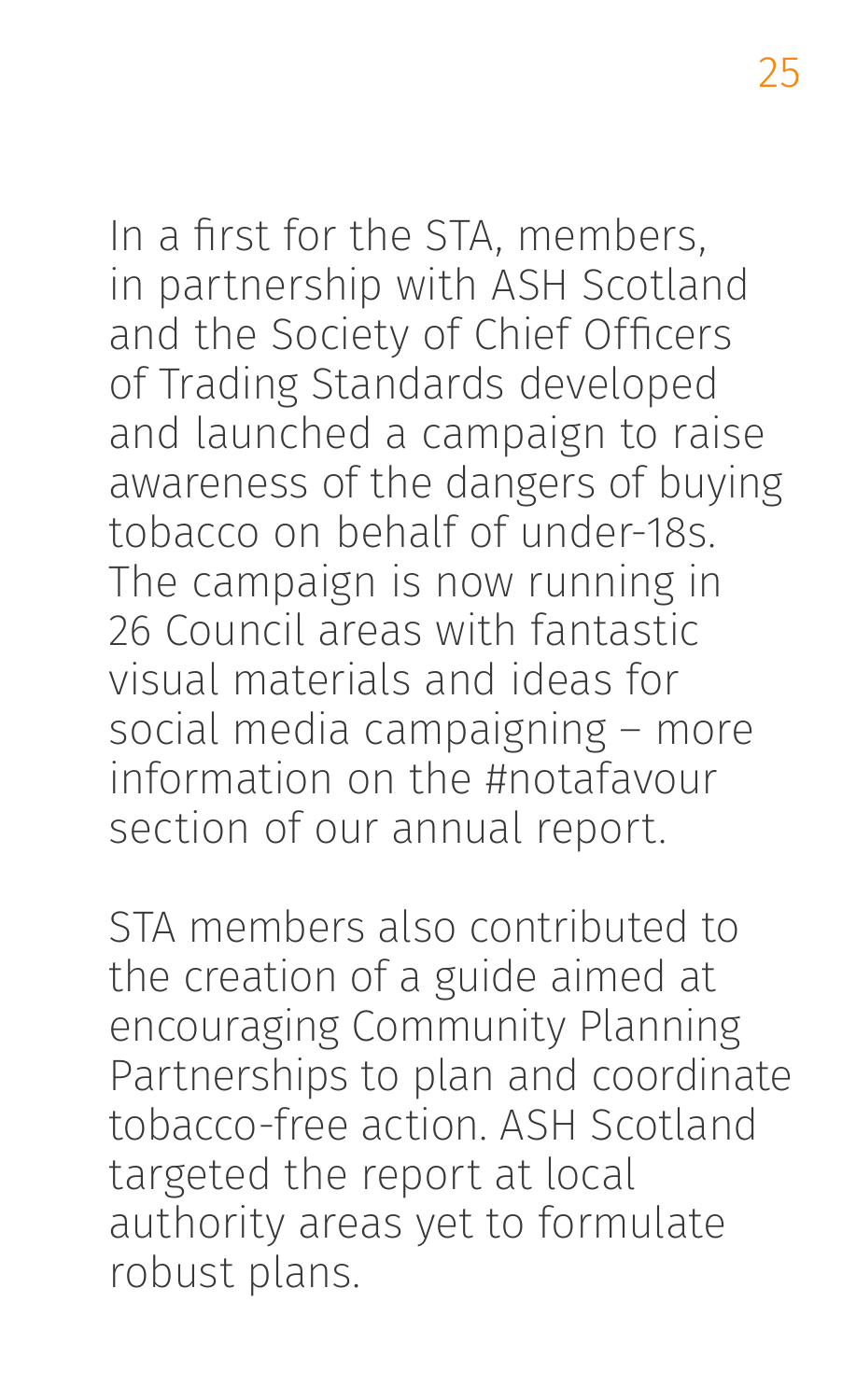#### **Scotland's Charter for a Tobacco-free Generation**

The Charter encourages organisations to set out what they will do to help deliver a tobaccofree generation in Scotland. The number of supporting organisations has now grown to 194, an increase of 50% over the year.

The Charter website is full of case studies, downloadable resources and video clips.



Recruitment of Dental and Optical Practices was begun using advice cards developed through partnership working.

#### **[www.ashscotland.org.uk/charter](https://www.ashscotland.org.uk/charter)**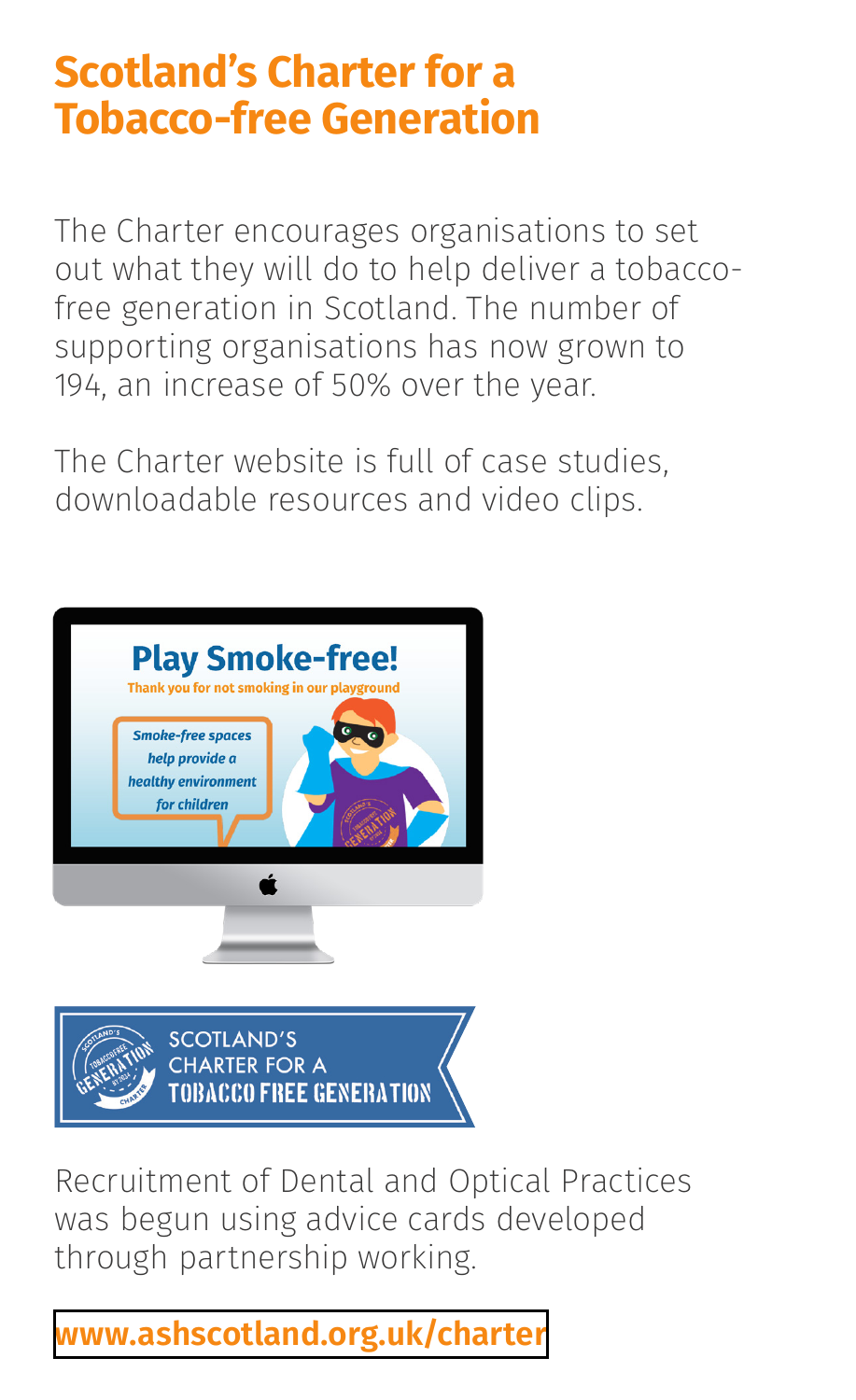## LOOK AFTER YOUR SMILE

**Smoking can lead to tooth staining, gum disease, tooth loss and…**

# OKERS AR 3 TIMES MORE LIKELY TO DEVELOP ORAL CANCERS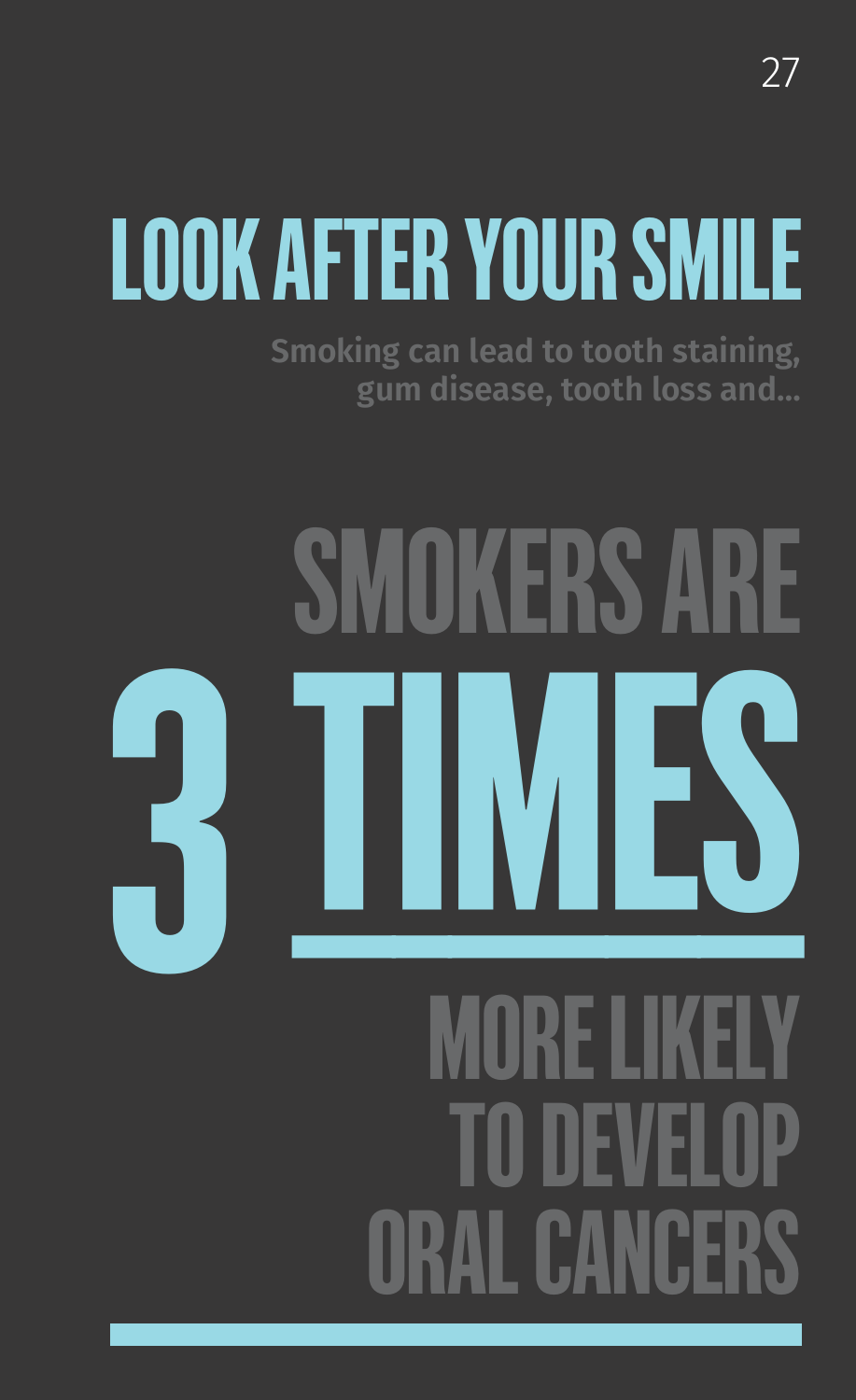#### **Why buying tobacco for kids isn't doing them a favour**

It is illegal to sell tobacco to under 18's, to buy tobacco to give to under 18s or for under 18s to try to buy tobacco products themselves.

There are good reasons for this.

Adolescents get dependent on nicotine faster than adults do. They find nicotine more rewarding, underestimate the risks of smoking, and are more influenced by smoking behaviour around them.

The average smoker in Scotland has 13 cigarettes a day, costing them £130 a month or £1600 a year.

The earlier a smoker starts the more health damage results and the harder it is to quit. Every cigarette smoked results in 11 minutes of life lost, so that smoking is by far the biggest preventable cause of ill health and death in Scotland.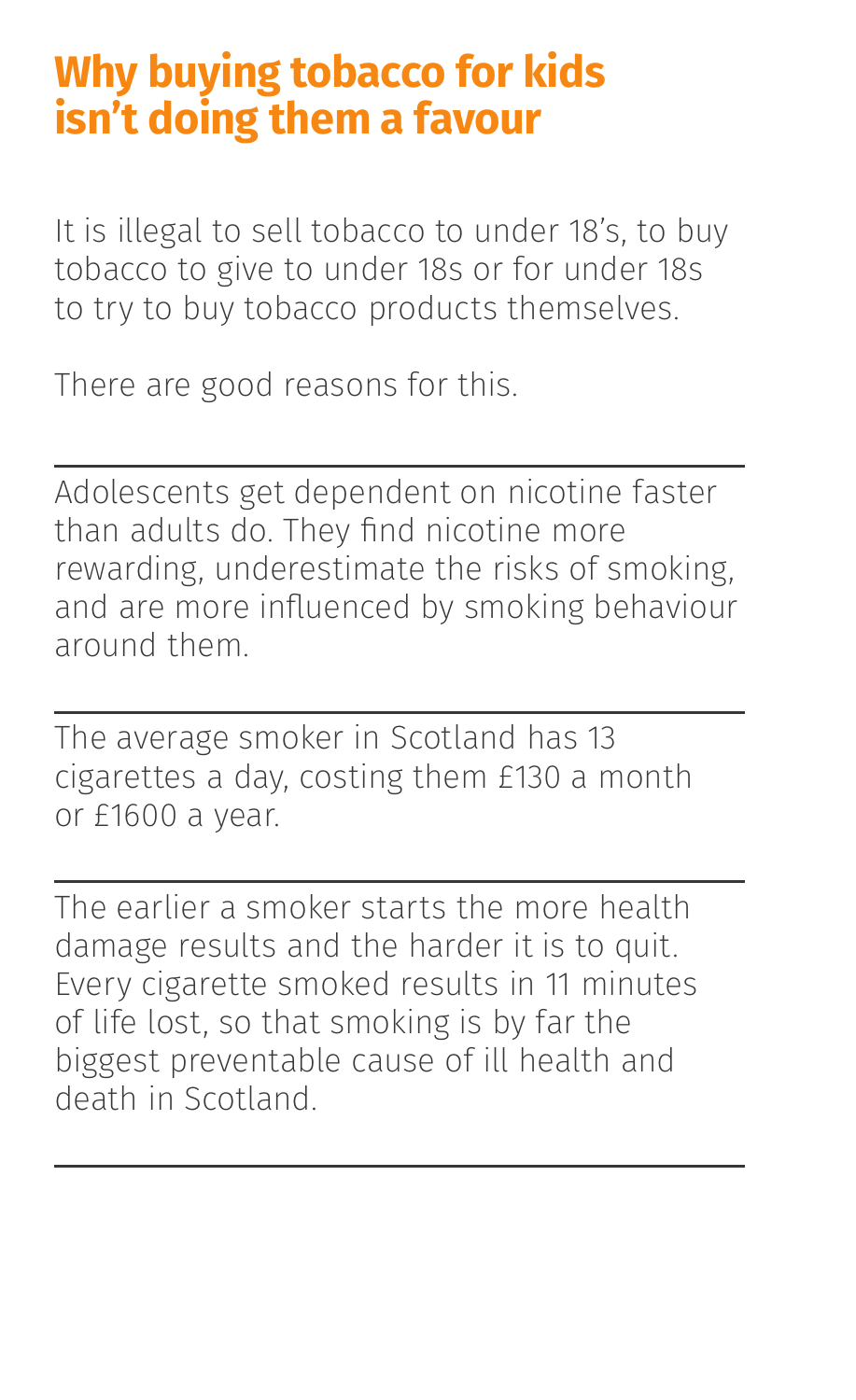## **Giving tobacco to** young people?

You're helping them into addiction, ill health and money worries.

Think you're doing them a favour?



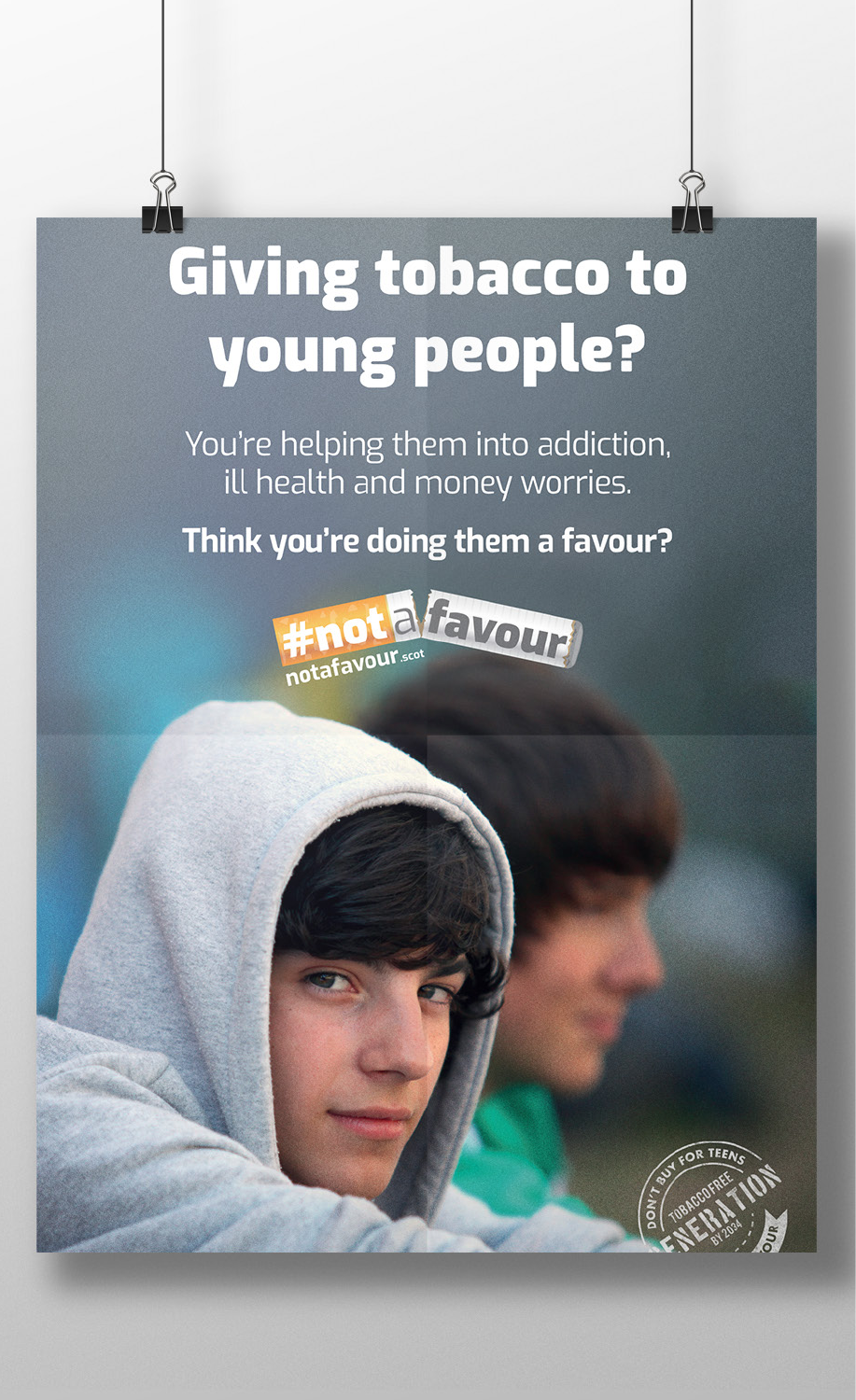It is not surprising that nearly 70% of smokers say that they want to quit. Most people would not give tobacco to children, not because of the threat of a fine but because they know it's just wrong.

Yet 36 young people in Scotland take up smoking every day – and surveys of young people who smoke show that this is the most common way that they get hold of cigarettes.

We need to reach that minority of people who do pass on cigarettes to those too young to buy it for themselves.

With the source of tobacco usually being people they know, we have the chance to highlight how giving tobacco to young people is not doing them a favour – it is doing serious harm to friends, family and other people you know and care about.

This campaign is part of a wider effort for Scotland to become "tobacco-free" by 2034 – meaning a situation where the only people who smoke are the small number of informed adults who actively choose to do so.

#### **[www.notafavour.scot](https://notafavour.scot/)**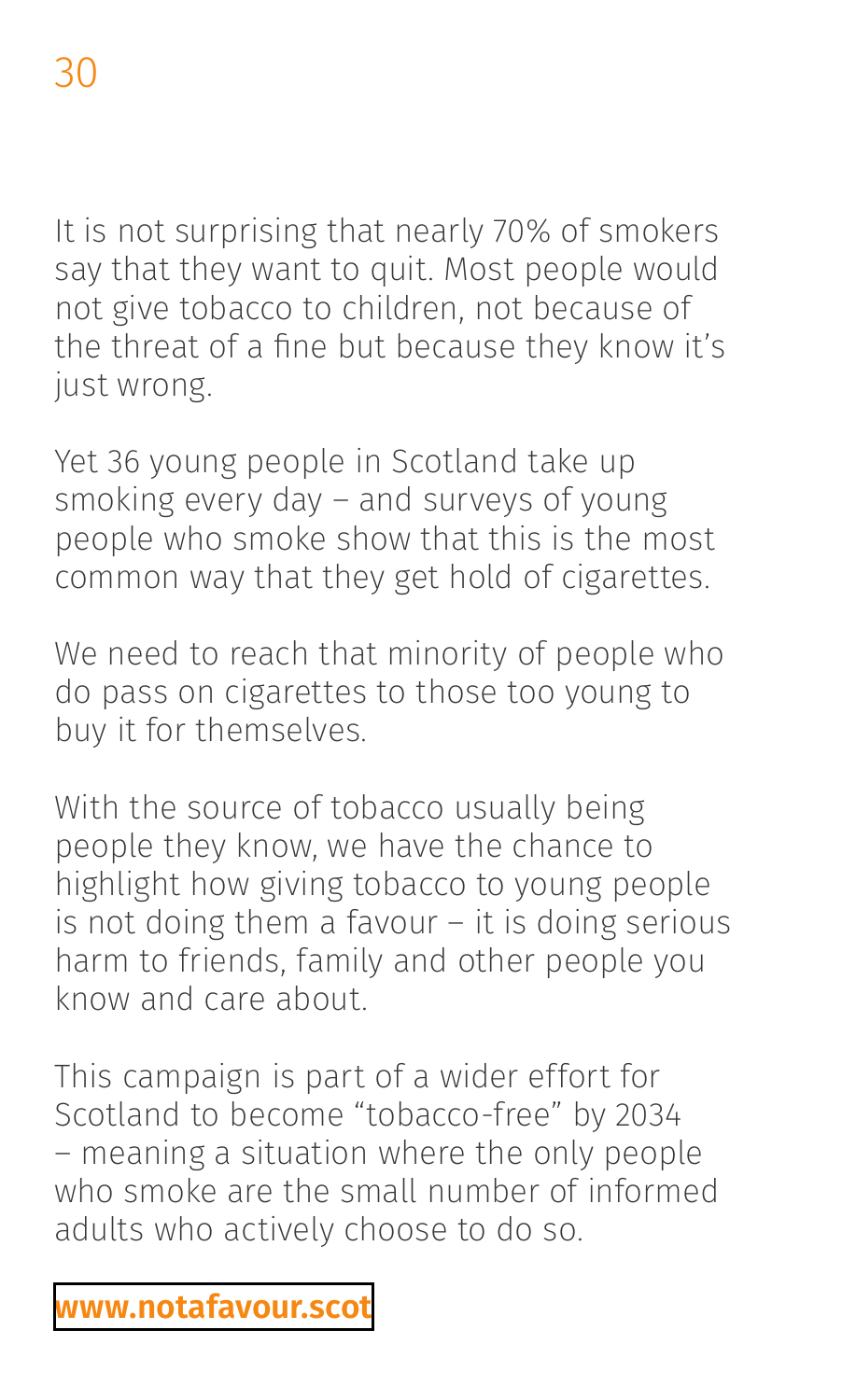

funding**INVESTING PROVIDING** 

#### **Funding**

ASH Scotland is known for its policy and campaigning work, but the majority of our resources is spent providing services that support other agencies and sectors to address tobacco use. As ever, we gratefully acknowledge the support of our funders.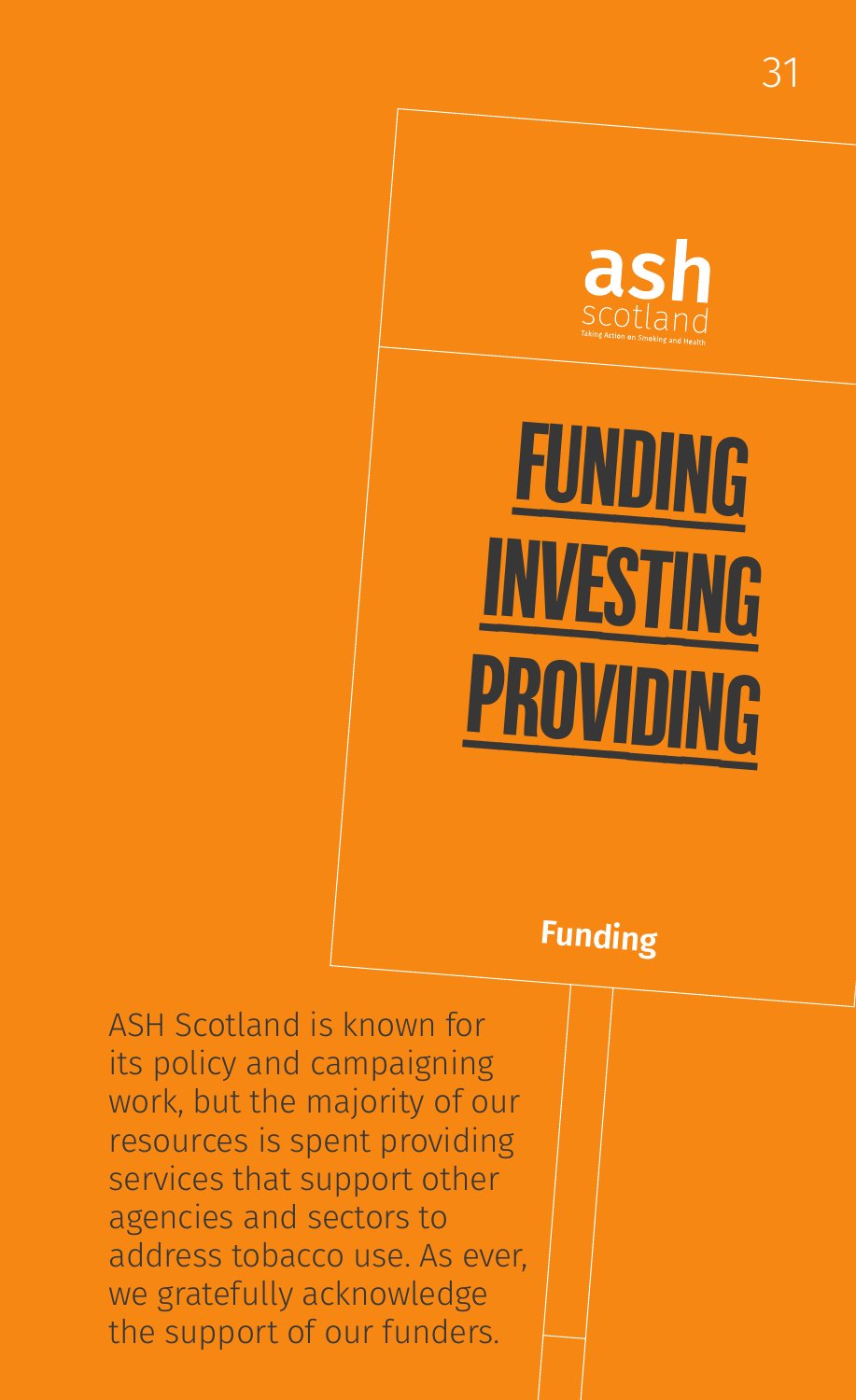#### **Income**



- Core funding from Government
- Government funded projects
- **C** British Heart Foundation
- **Cancer Research UK**
- NHS Lothian
- **Edinburgh and Lothian Health Foundation**
- Donations, interest and earned income e.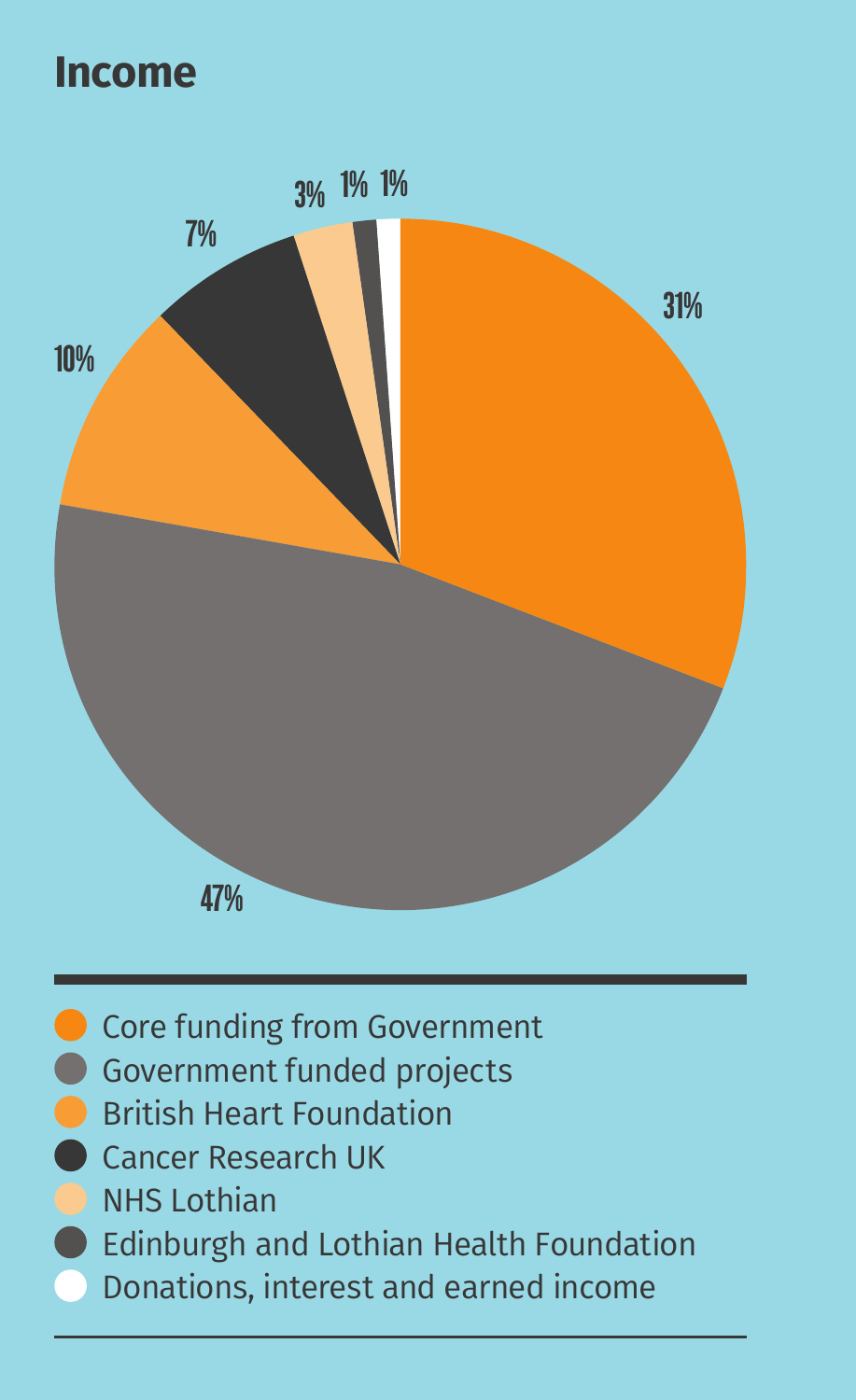#### **Use of funds**



- **Cost of Generating Funds** 
	- **Information Service**
	- **Partnerships & Alliances** 
		- Policy, Research and Communications
	- Youth and Inequalities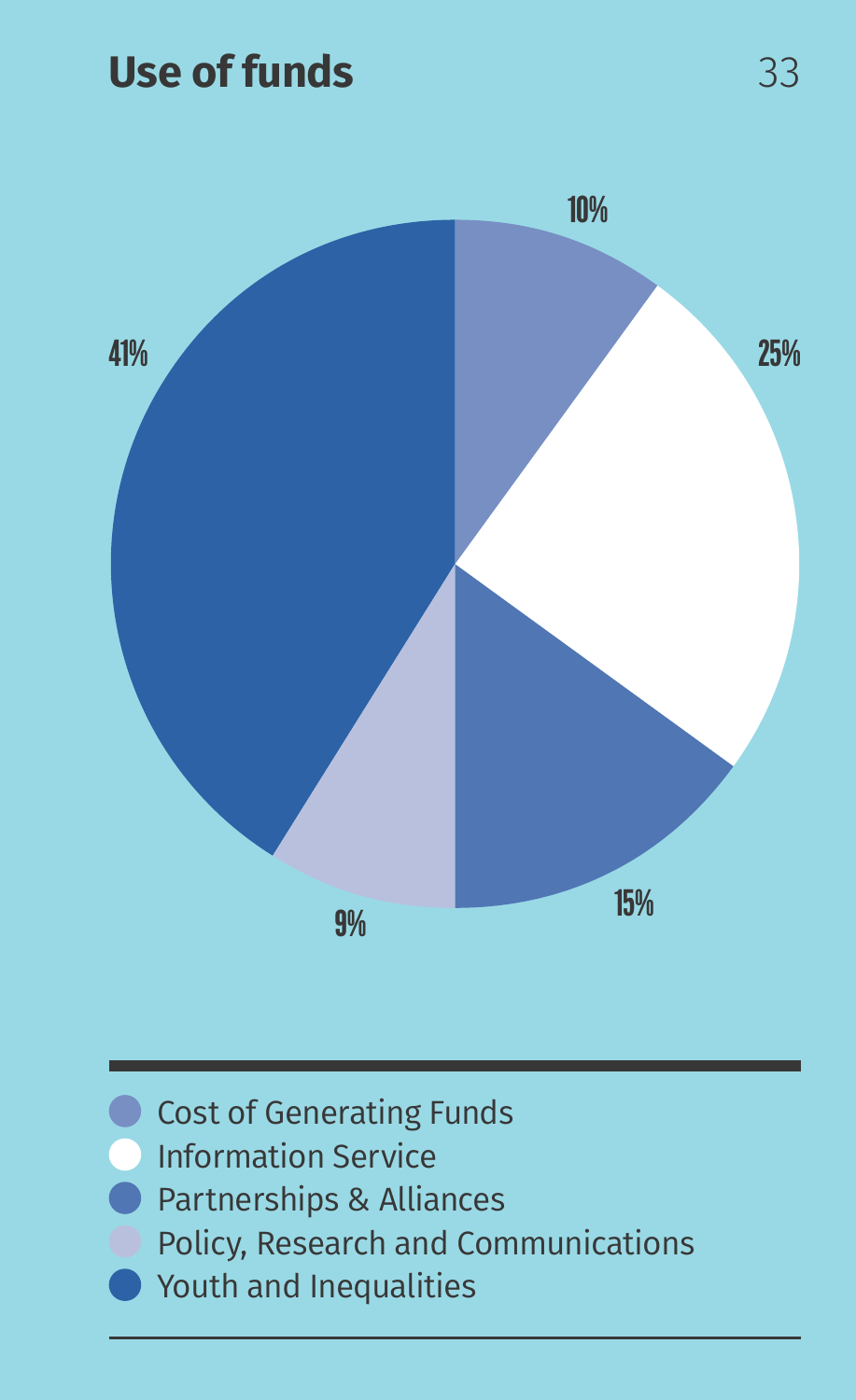## A YEAR £350M **G SCOTLAND'S BACCO-FREE** TARGET WOULD BOOST SCOTLAND'S POOREST COMMUNITIES BY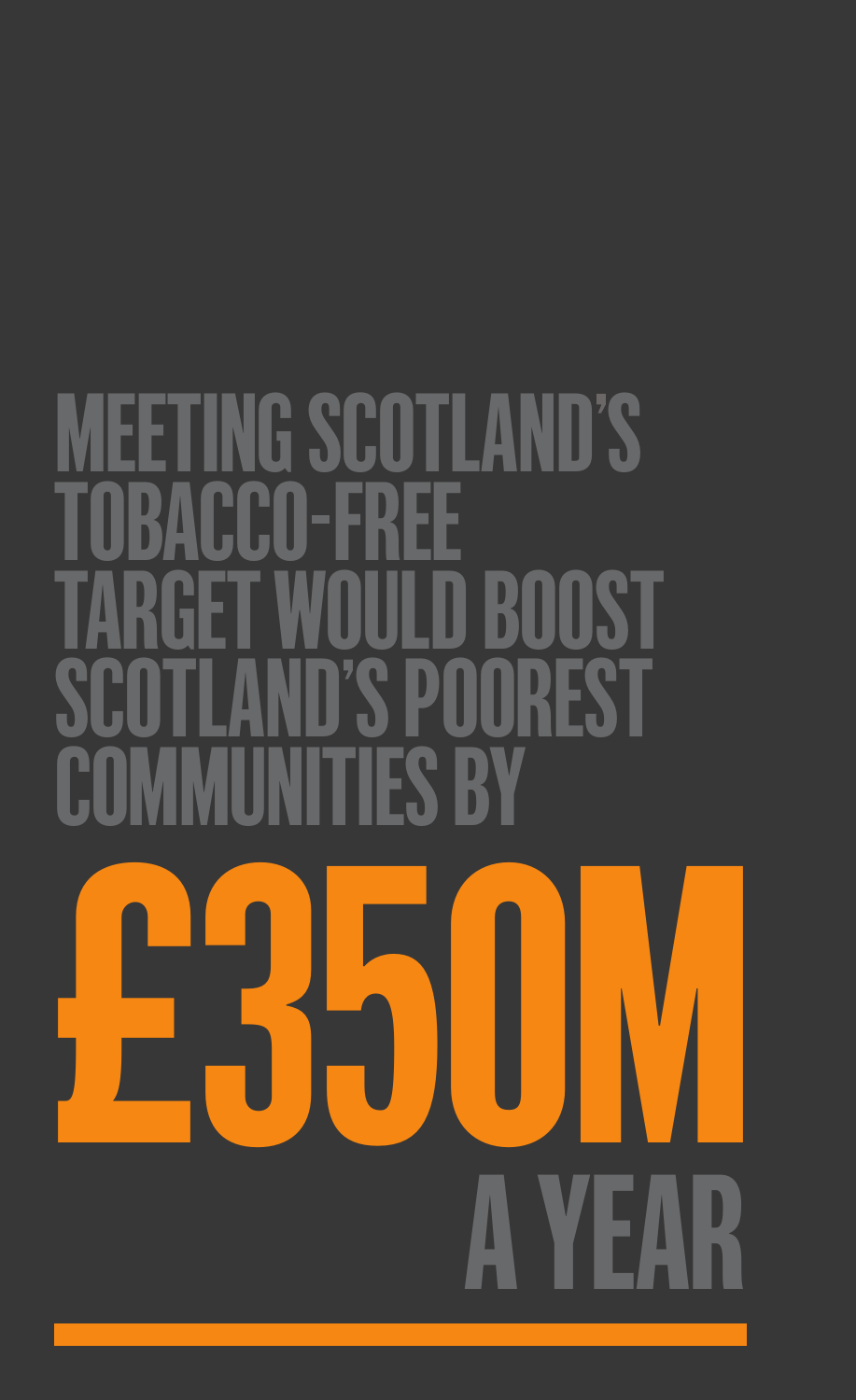#### **Have the facts at your fingertips…**

Our series of one-page FastFacts now covers nearly 30 topics, from smoking and poverty to e-cigarettes or illicit tobacco.

These provide the carefully checked facts and figures you need to understand each issue, and are available to download free. **[www.ashscotland.org.uk/fastfacts](https://www.ashscotland.org.uk/fastfacts)**

### GET YOURSELF CONNECTED

Action on smoking and health is most effective when carried out in partnership. Free membership of the Scottish Tobacco-free Alliance will keep you informed and in touch with efforts to make Scotland tobacco-free.

**[www.ashscotland.org.uk/alliances](https://www.ashscotland.org.uk/alliances)**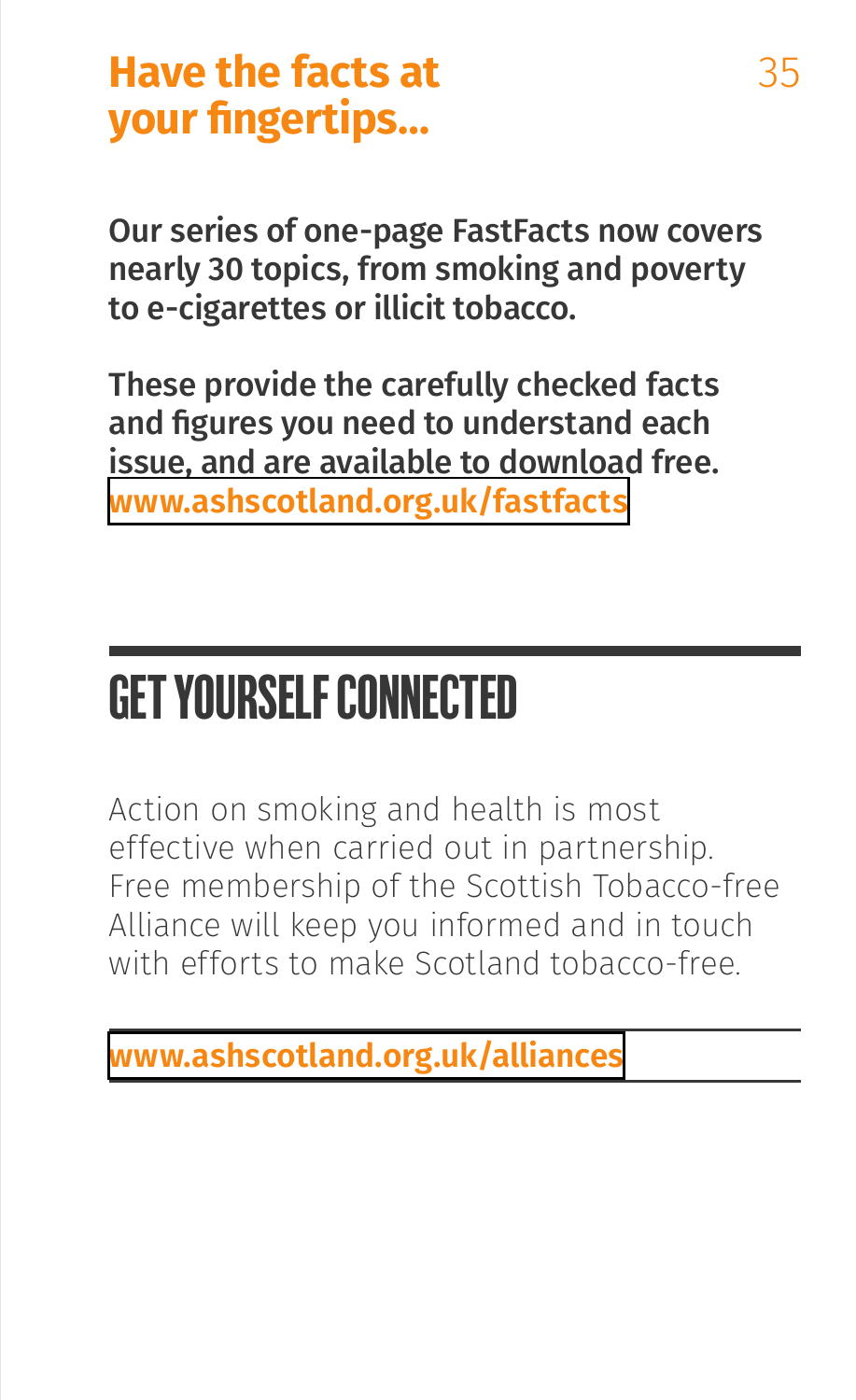### ASK US A QUESTION

If you have a question about evidence, the law, health impacts, finances or any other matter relating to smoking and health then our free Information Service is there to help.

**enquiries@ashscotland.org.uk**

**0131 225 4725**

**[www.ashscotland.org.uk/enquiries](https://www.ashscotland.org.uk/enquiries)**

### KEEP IN TOUCH

For the latest developments in all of this, sign up to receive our free weekly email update - a user-friendly digest of tobacco related news, the latest research and updates on our activity.

**[www.ashscotland.org.uk/weeklyupdate](https://www.ashscotland.org.uk/media/sign-up-for-bulletins/)**